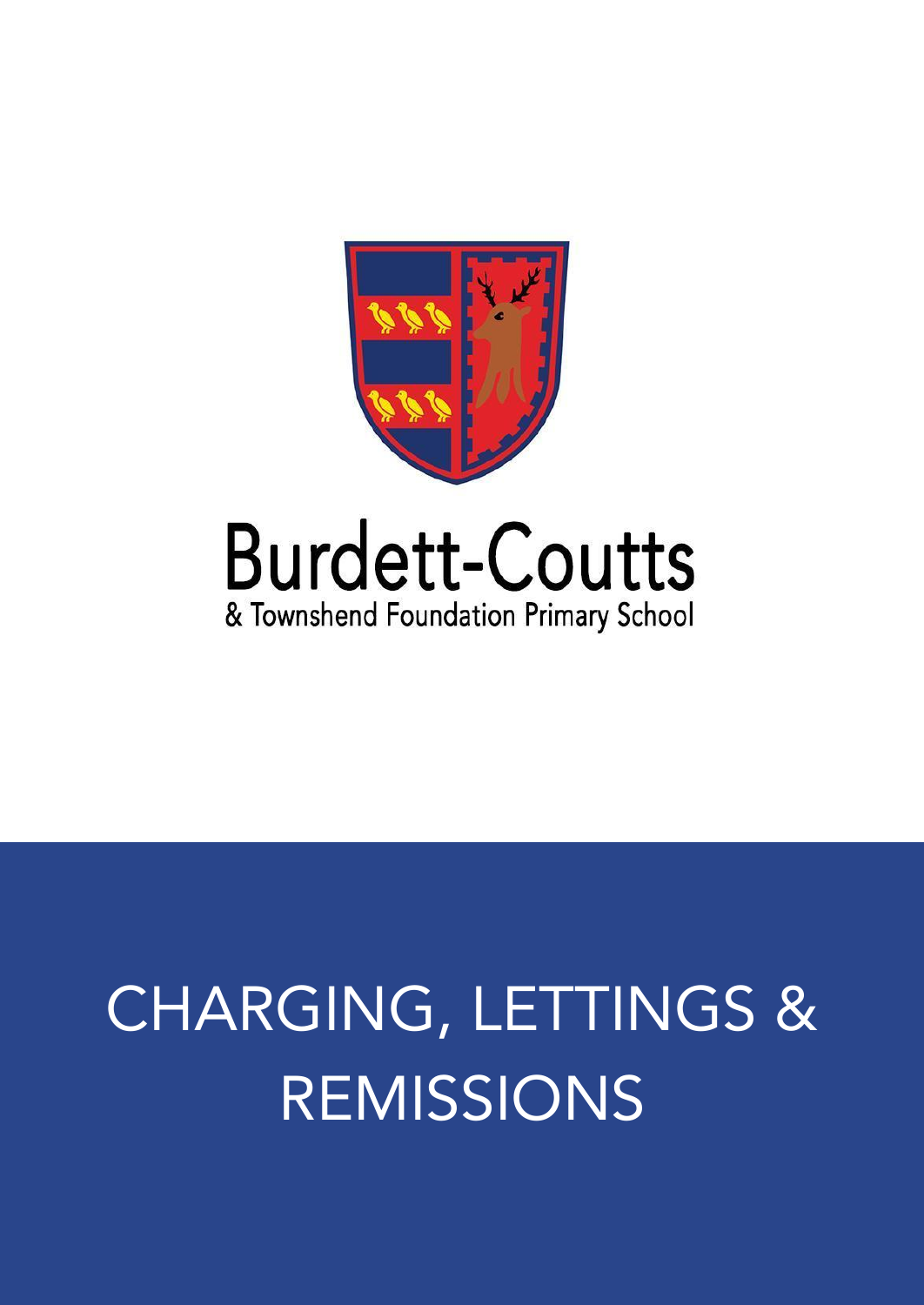

# **Contents**

| Introduction and overview                        | 5  |
|--------------------------------------------------|----|
| Our Vision and Aims                              | 5  |
| Policy Aims:                                     | 6  |
| Legislation and guidance                         | 6  |
| Definitions                                      | 6  |
| Roles and responsibilities                       | 6  |
| The Governing Body                               | 6  |
| The Head Teacher                                 | 7  |
| Staff                                            | 7  |
| Parents                                          | 7  |
| Where charges cannot be made                     | 7  |
| Education                                        | 7  |
| Transport                                        | 8  |
| <b>Residential Visits</b>                        | 8  |
| Where charges can be made                        | 8  |
| Education                                        | 8  |
| <b>Optional Extras</b>                           | 8  |
| <b>Music Tuition</b>                             | 9  |
| Residential visits                               | 9  |
| <b>Breakage and Damages</b>                      | 10 |
| Activities subject to charges at Burdett-Coutts: | 10 |
| After-School Sports & Activity clubs             | 10 |
| <b>Music Tuition</b>                             | 11 |
| Holiday Activity Club:                           | 11 |

Burdett-Coutts & Townshend Foundation CE Primary School | [www.burdettcoutts.co.uk](http://burdettcoutts.co.uk)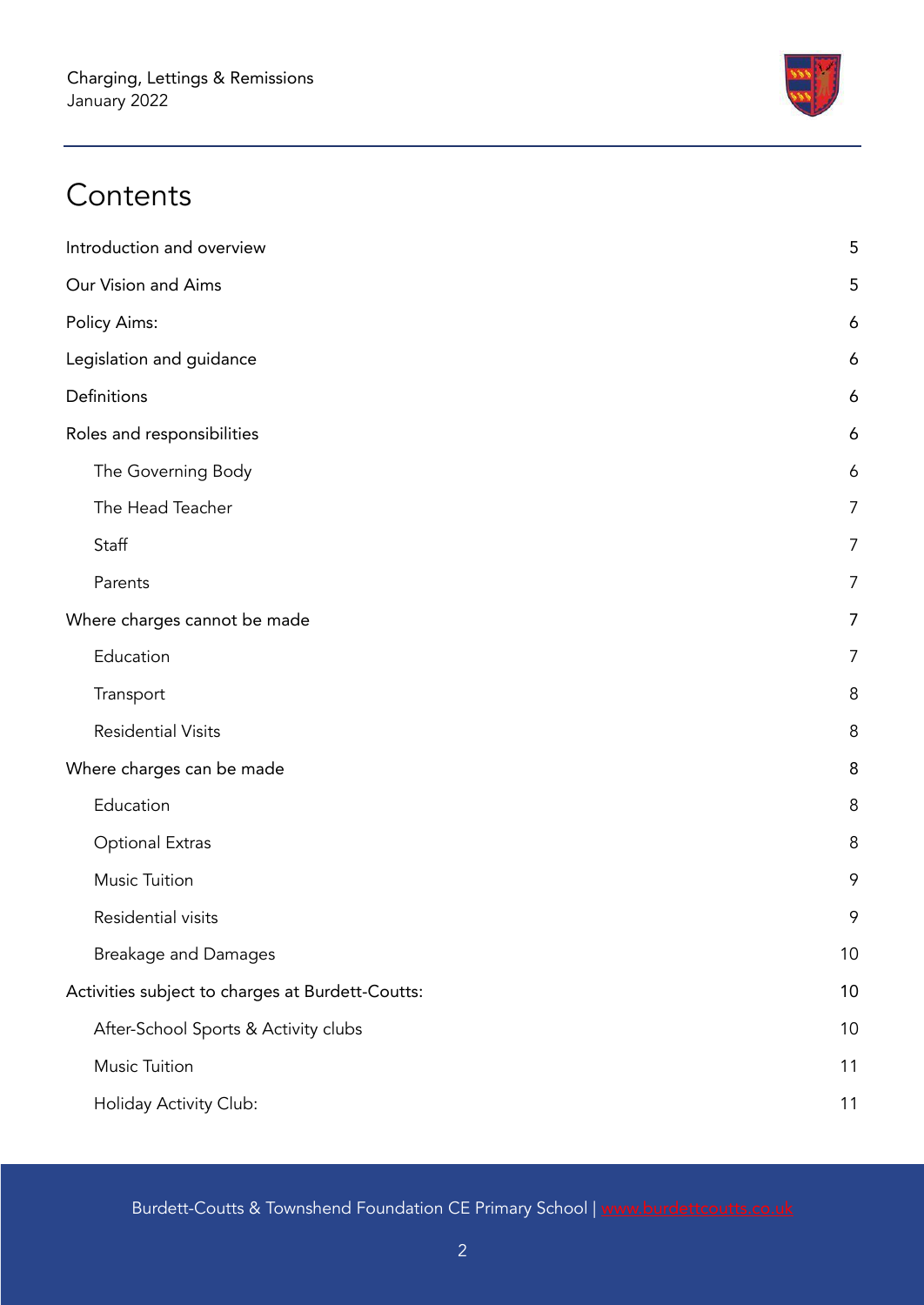

| School Commodities subject to charges at Burdett-Coutts:        | 11 |
|-----------------------------------------------------------------|----|
| <b>School Meals</b>                                             | 11 |
| Charges for Materials                                           | 12 |
| <b>Voluntary Contributions</b>                                  | 12 |
| Swimming                                                        | 12 |
| Remissions                                                      | 13 |
| Remissions for Residential Visits                               | 13 |
| Lettings                                                        | 13 |
| Procedure                                                       | 14 |
| Hire Periods and Charges                                        | 14 |
| Insurance                                                       | 15 |
| Licences                                                        | 15 |
| Unsuitable Lets                                                 | 15 |
| Cases of Disorder                                               | 15 |
| Site Manager                                                    | 15 |
| School Events:                                                  | 16 |
| Security and Keys                                               | 16 |
| Use of Premises for Parliamentary, Local and European Elections | 16 |
| <b>Emergency Procedures</b>                                     | 16 |
| <b>Site Capacities</b>                                          | 16 |
| Monitoring arrangements                                         | 17 |
| Appendix 1: Sample Hire of Premises Letter                      | 18 |
| Appendix 2: Conditions of Hire                                  | 19 |
| Appendix 3: Sample Application for Hire of Premises             | 23 |
| Appendix 4: Sample Contract of Hire                             | 24 |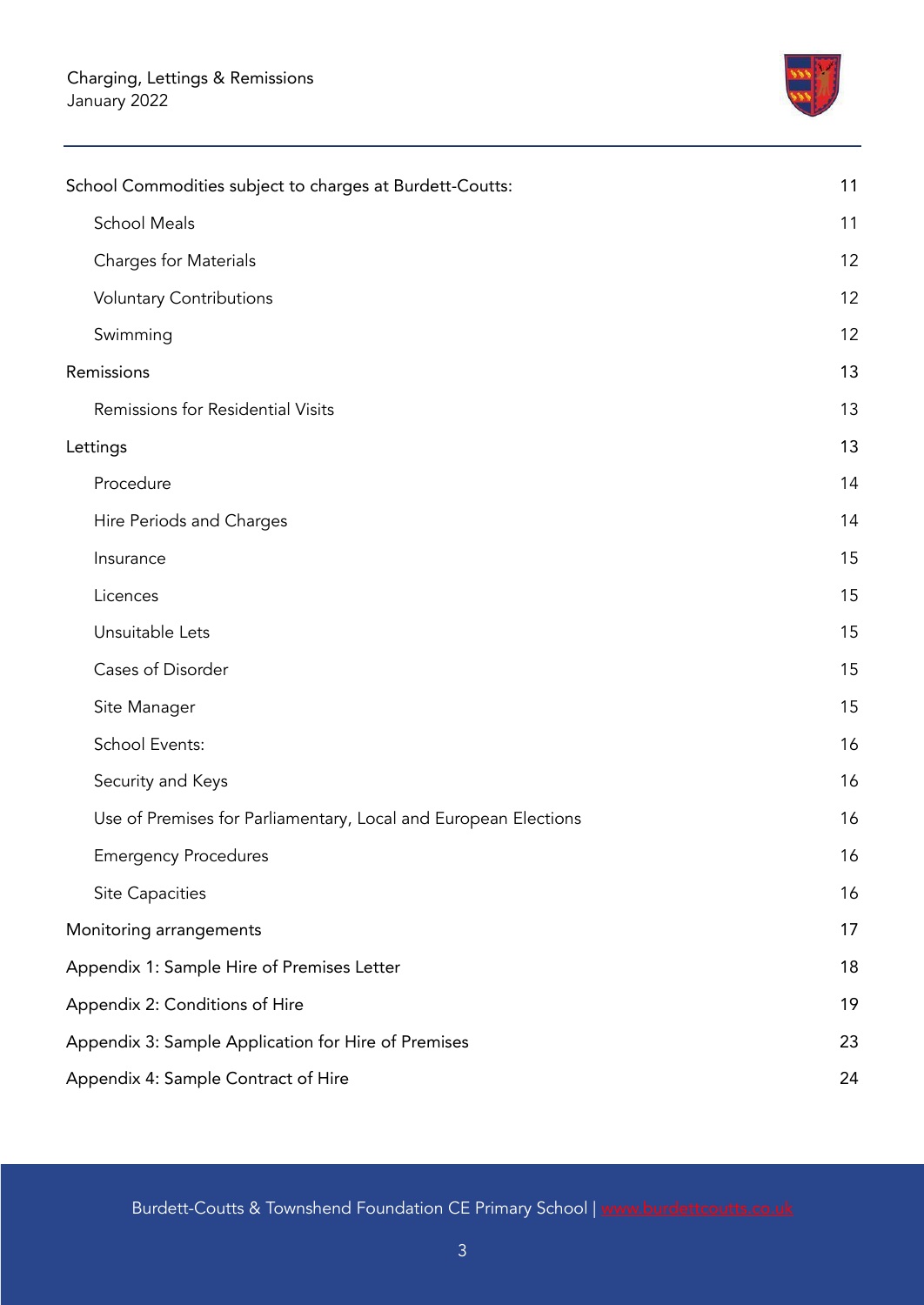

| Policy Written            | January 2021  |
|---------------------------|---------------|
| Policy Amended            | January 2022  |
| Adopted by Governing Body | February 2022 |
| <b>Review Date</b>        | January 2023  |

We would like to acknowledge the work of other colleagues in the drafting of this policy. We have drawn on a range of sources including policies from other schools, good practice guides, published schemes, LDBS, LA and any statutory guidelines where appropriate.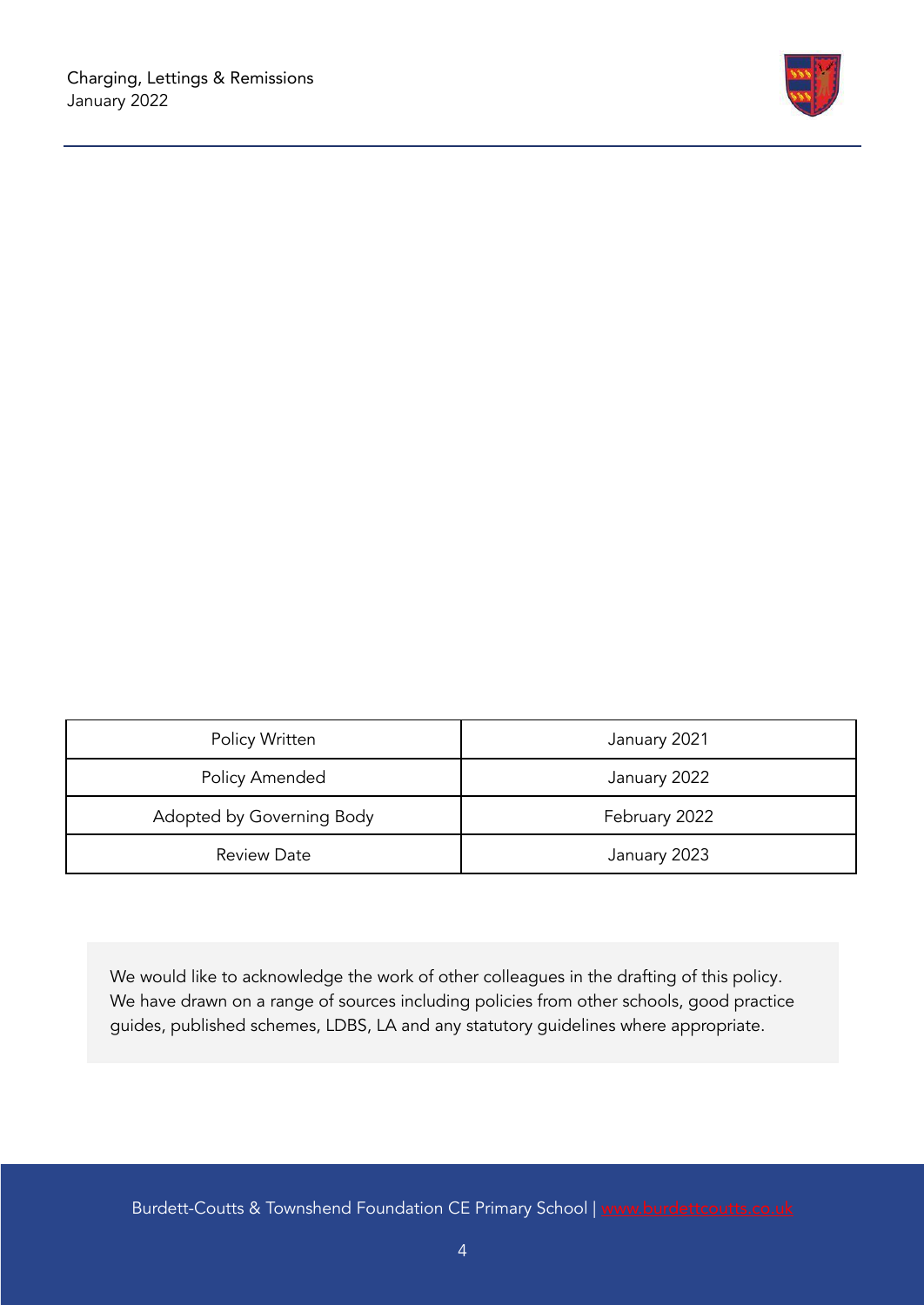

# <span id="page-4-0"></span>Introduction and overview

The Governing Body of Burdett-Coutts & Townshend Foundation CE Primary School recognise that the school buildings and grounds (hereafter known as the school premises) constitute a valuable asset for the community as a whole, both within and outside school hours and will make every effort to enable them to be available for the delivery of extended services including community use.

We welcome the opportunity to work with partner organisations and engage with services meeting the wider needs of children, young people, families and the local community.

By extending the range of opportunities, we recognise the valuable contribution that a variety of additional activities, including clubs, trips and residential experiences, can make towards pupils' personal and social education and in achieving their full potential.

The Governing Body further acknowledges that the use of the school premises is ultimately a matter for the Head Teacher but positively encourages the utilisation of the school building and land in a manner which is consistent with the aims and purposes of the school.

The purpose of this policy is to set out the circumstances in which the school will make a charge, where it will not make a charge, where it will request a voluntary contribution and the procedure regarding lettings/hire of the premises.

This policy should be read in conjunction with the school's:

- Safeguarding Policy
- **Health and Safety Policy**
- <span id="page-4-1"></span>**Emergency Action Plan**

# Our Vision and Aims

At Burdett-Coutts, we encourage our learners to be ambitious for themselves and for others. We challenge and support them in questioning the world and in finding solutions. Our Christian values of friendship, compassion and service underpin our ethos "*I can do all things through Him who gives me* strength".

We want our learners to be ready to learn, to be respectful of each other and to feel safe.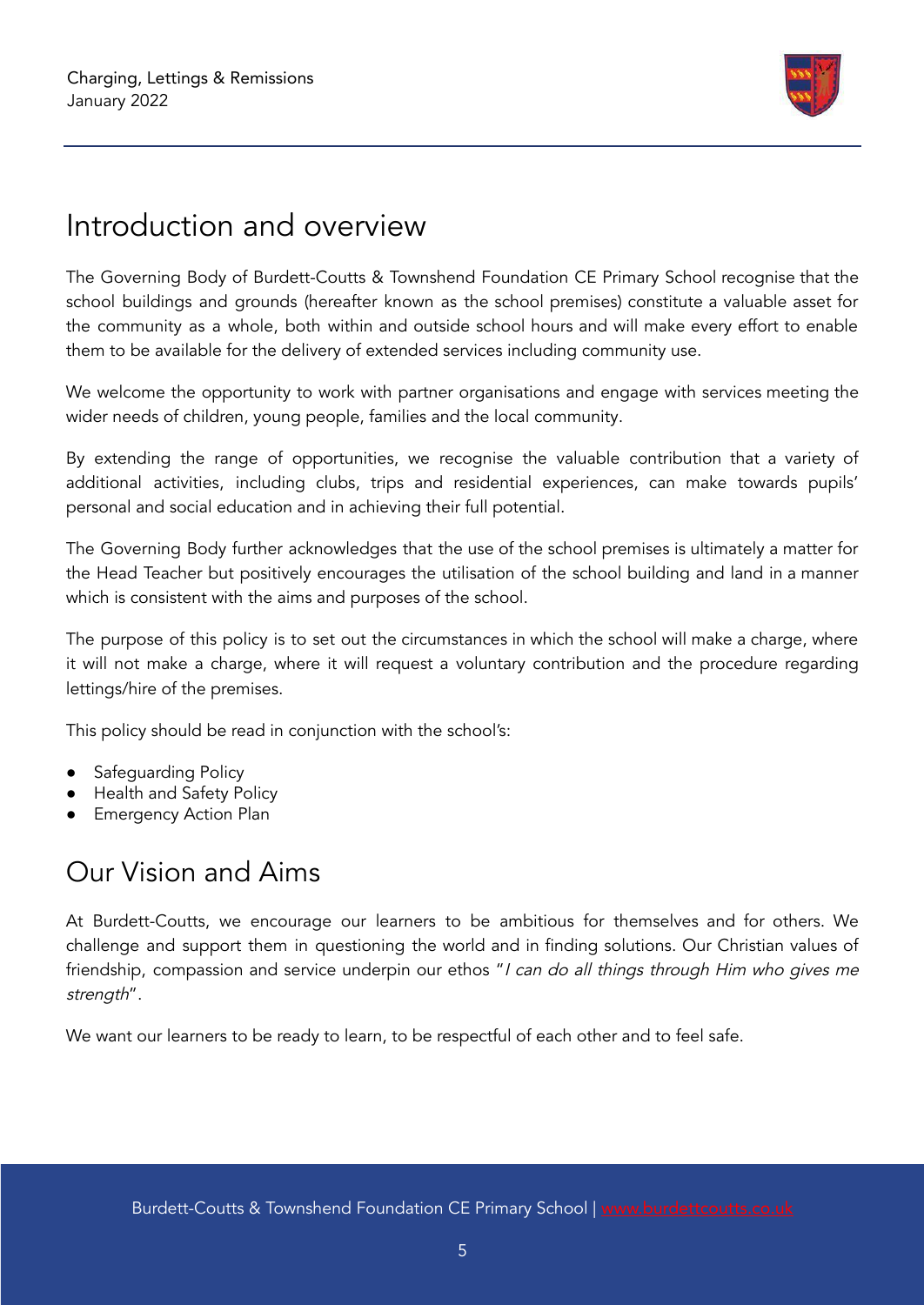

# <span id="page-5-0"></span>Policy Aims:

- Have robust, clear processes in place for charging, lettings and remissions
- <span id="page-5-1"></span>Clearly set out the types of activity that can be charged for and when charges will be made.

# Legislation and guidance

This policy is based on advice from the Department for Education (DfE) on [charging](https://www.gov.uk/government/publications/charging-for-school-activities) for school activities and the [Education](http://www.legislation.gov.uk/ukpga/1996/56/part/VI/chapter/III) Act 1996, sections 449-462 of which set out the law on charging for school activities in maintained schools in England. Also based on guidance from the DFE on Statutory Policies for Schools (and Academy Trusts).

Where schools offer extended activities (ie. outside normal school hours of 09:00 to 15:30) through third-party providers from the voluntary and private sectors, whether in the school or elsewhere, those providers are not subject to those constraints. However, where schools provide such activities directly, they must comply with the law as follows:

- The Governing Body must devise and publish a charging and fee remission policy.
- <span id="page-5-2"></span>A school cannot make any charges to parents unless this policy is in place.

# **Definitions**

- Charge: a fee payable for specifically defined activities
- Remission: the cancellation of a charge which would normally be payable
- Lettings: a fee payable for the hire of the school's buildings and land
- Voluntary contribution: a request or invitation to make a non-compulsory contribution towards a specially defined activity.

# <span id="page-5-3"></span>Roles and responsibilities

## <span id="page-5-4"></span>The Governing Body

The Governing Body has overall responsibility for approving and monitoring the implementation of this policy, but can delegate this to a committee, an individual governor or the head teacher.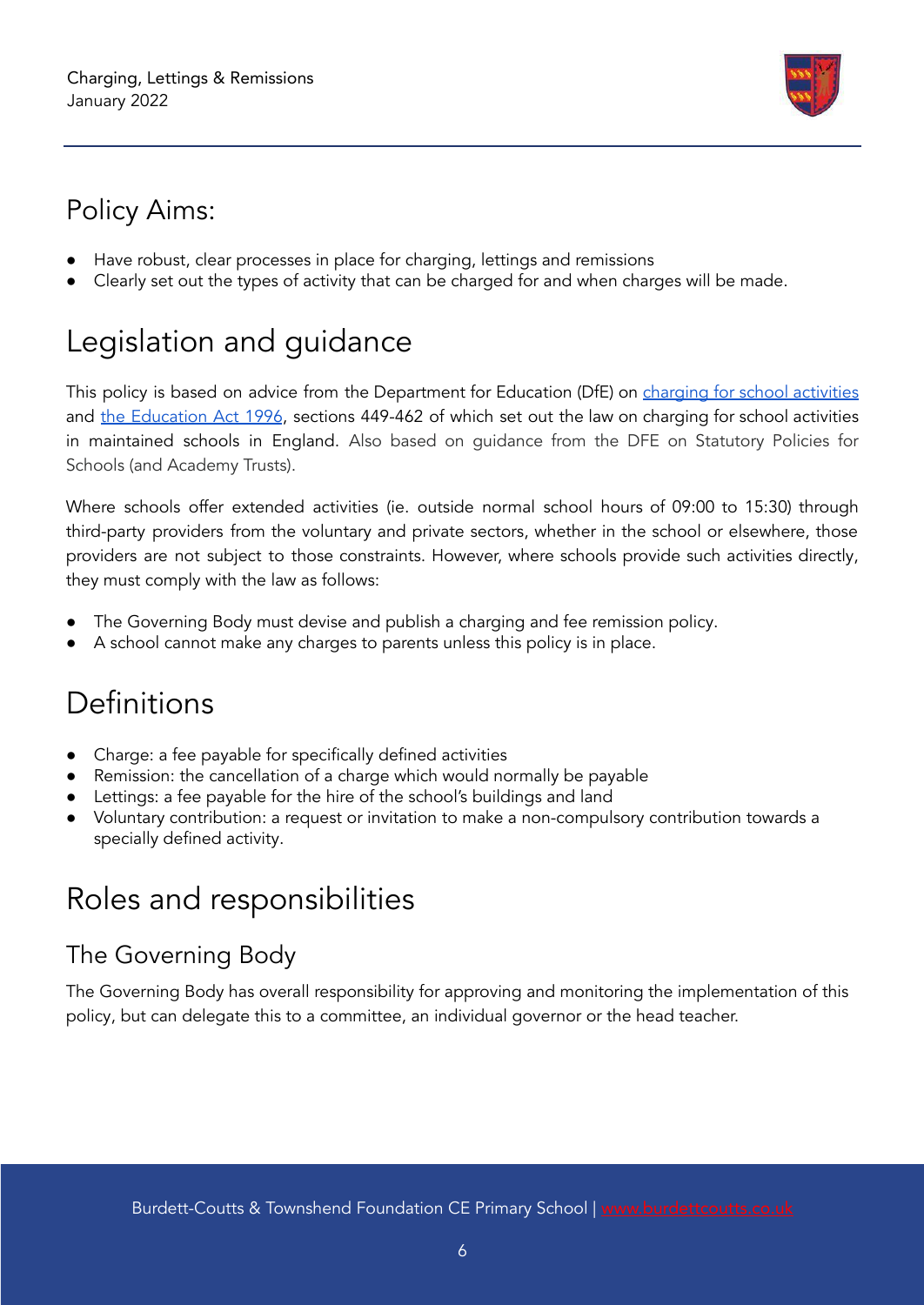

## <span id="page-6-0"></span>The Head Teacher

The head teacher is responsible for ensuring staff are familiar with this policy, and that it is being applied consistently.

## <span id="page-6-1"></span>**Staff**

Our staff are responsible for:

- Implementing this policy consistently
- Notifying the head teacher of any specific circumstances which they are unsure about or where they are not certain if the policy applies

The senior leadership team will provide staff with appropriate training in relation to this policy and its implementation.

#### <span id="page-6-2"></span>Parents

Parents are expected to notify staff or the head teacher of any concerns or queries regarding this policy.

# <span id="page-6-3"></span>Where charges cannot be made

In general, no charge can be made where education is provided wholly or mainly during school hours, that are part of the National Curriculum.

Below we set out what we cannot charge for:

## <span id="page-6-4"></span>Education

- Admission applications
- Education provided during school hours -09:00 15:30 (including the supply of any materials, books, instruments or other equipment)

Education provided outside school hours if it is part of:

- The National Curriculum
- A syllabus for a prescribed public examination that the pupil is being prepared for at the school
- Religious Education
- Instrumental or vocal tuition, for pupils learning individually or in groups, unless the tuition is provided at the request of the pupil's parent
- Entry for a prescribed public examination if the pupil has been prepared for it at the school
- Examination re-sit (s) if the pupil is being prepared for the re-sit(s) at the school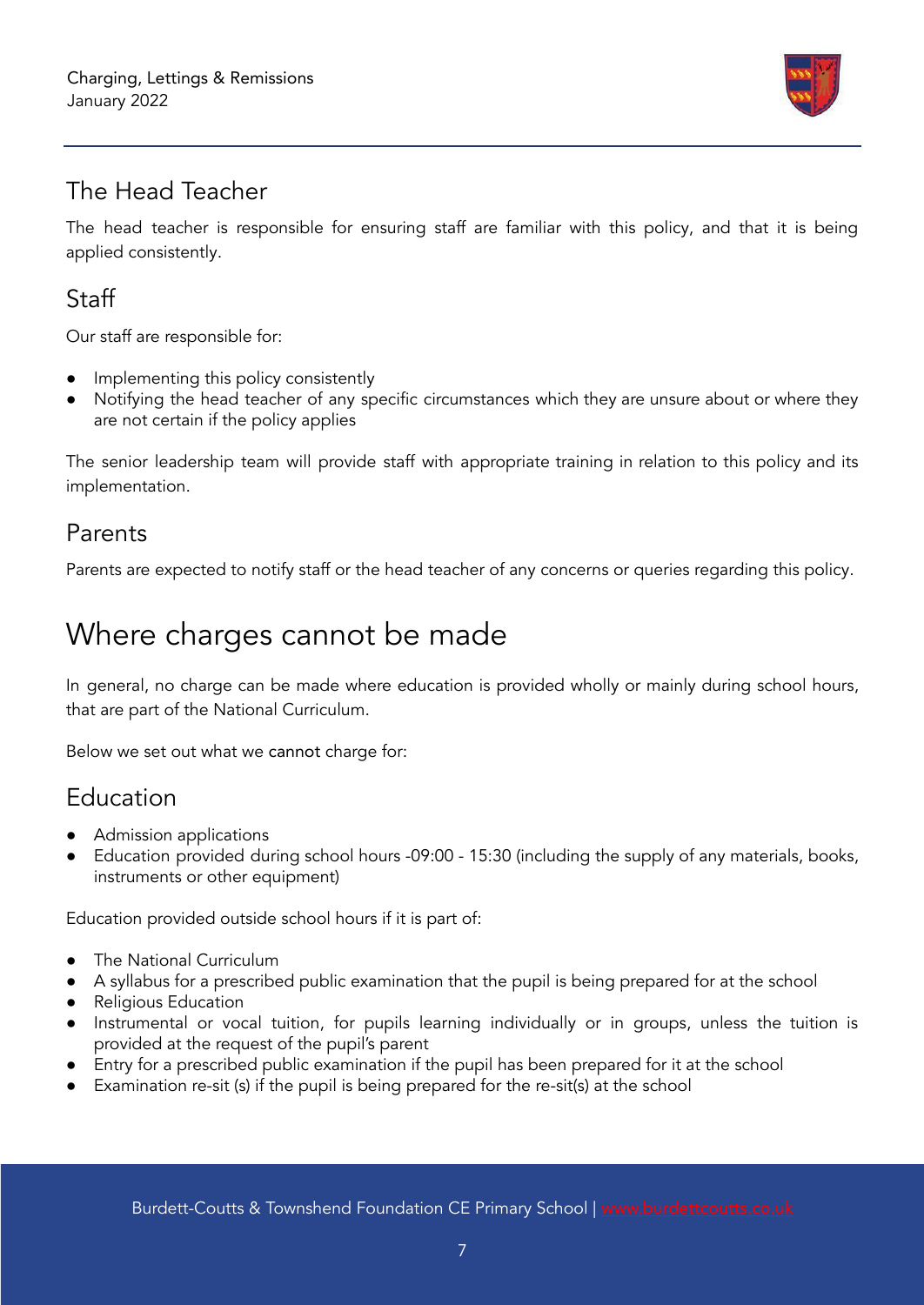

#### <span id="page-7-0"></span>**Transport**

- Transporting registered pupils to or from the school premises, where the local authority has a statutory obligation to provide transport
- Transporting registered pupils to other premises where the Governing Body or local authority has arranged for pupils to be educated
- Transport that enables a pupil to meet an examination requirement when he or she has been prepared for that examination at the school
- Transport provided in connection with an educational visit

# <span id="page-7-1"></span>Residential Visits

- Education provided on any visit that takes place during school hours
- Education provided on any visit that takes place outside school hours if it is part of:
	- The national curriculum
	- A syllabus for a prescribed public examination that the pupil is being prepared for at the school
	- Religious Education
- Supply teachers to cover for those teachers who are absent from school accompanying pupils on a residential visit

# <span id="page-7-2"></span>Where charges can be made

Below we set out what the school can charge for:

## <span id="page-7-3"></span>Education

- Any materials, books, instruments or equipment, where the child's parent wishes him or her to own them
- Optional extras (see below):
- Music and vocal tuition, in limited circumstances
- Community facilities

# <span id="page-7-4"></span>Optional Extras

We are able to charge for activities known as 'optional extras'. In these cases, the school can charge for providing materials, books, instruments or equipment. The following are optional extras:

- Education provided outside of school time that is not part of:
	- The National Curriculum
	- A syllabus for a prescribed public examination that the pupil is being prepared for at the school
	- Religious Education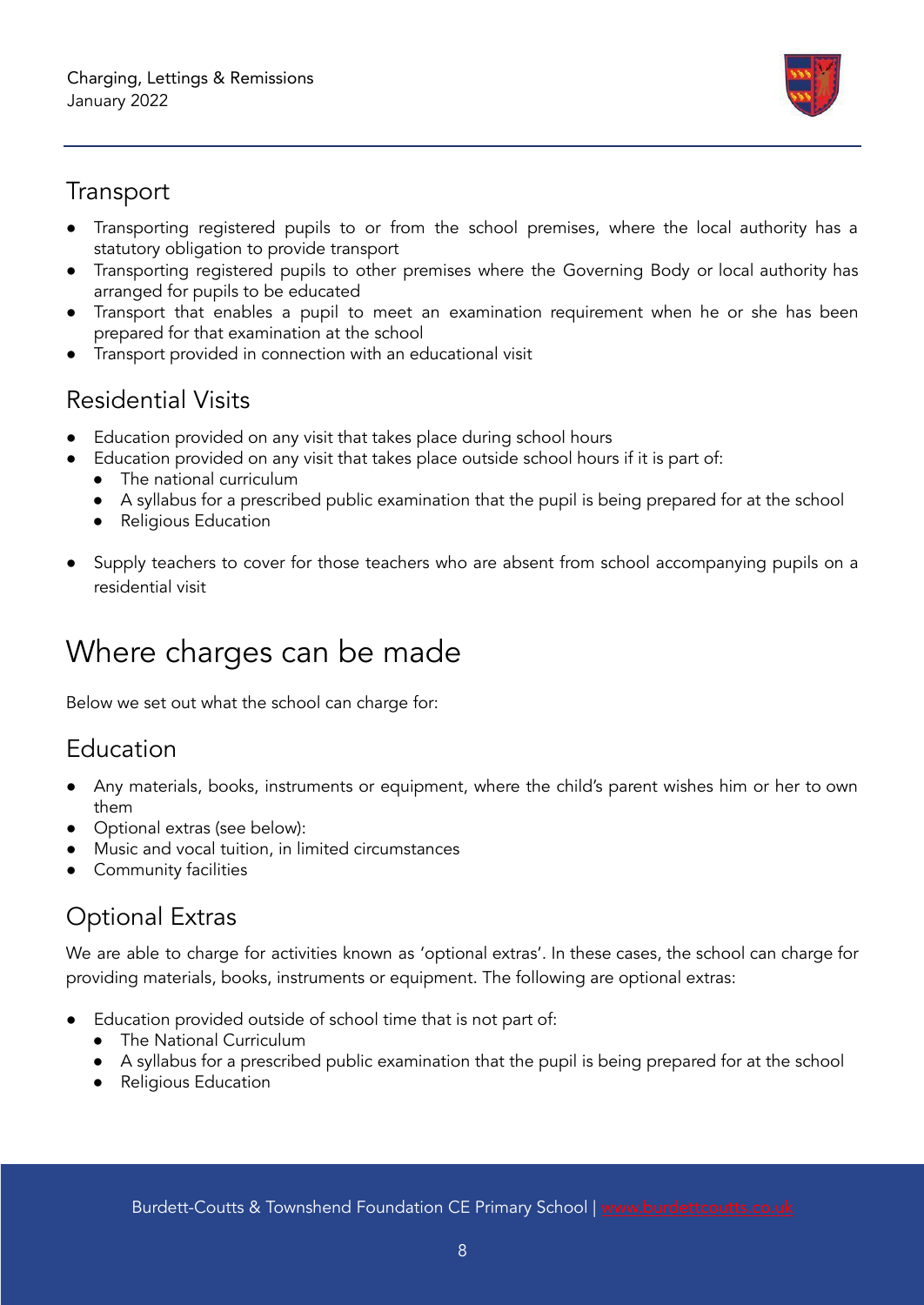

- Transport (other than transport that is required to take the pupil to school or to other premises where the local authority/Governing Body has arranged for the pupil to be provided with education)
- Board and lodging for a pupil on a residential visit
- Extended day services offered to pupils (such as breakfast clubs, after-school clubs, tea and supervised homework sessions)

When calculating the cost of optional extras, an amount may be included in relation to:

- Any materials, books, instruments or equipment provided in connection with the optional extra
- The cost of buildings and accommodation
- Non-teaching staff
- Teaching staff engaged under contracts for services purely to provide an optional extra (including supply teachers engaged specifically to provide the optional extra)
- The cost, or an appropriate proportion of the costs, for teaching staff employed to provide tuition in playing a musical instrument, or vocal tuition, where the tuition is an optional extra
- Any charge made in respect of individual pupils will not be greater than the actual cost of providing the optional extra activity, divided equally by the number of pupils participating.

Any charge will not include an element of subsidy for any other pupils who wish to take part in the activity but whose parents are unwilling or unable to pay the full charge.

In cases where a small proportion of the activity takes place during school hours, the charge cannot include the cost of alternative provision for those pupils who do not wish to participate.

Parental agreement is necessary for the provision of an optional extra which is to be charged for.

#### <span id="page-8-0"></span>Music Tuition

The school can charge for vocal or instrumental tuition provided either individually or to groups of pupils, provided that the tuition is provided at the request of the pupil's parent. Charges may not exceed the cost of the provision, including the cost of the staff giving the tuition.

Charges cannot be made:

- If the teaching is an essential part of the national curriculum
- If the teaching is provided under the first access to the Key Stage 2 instrumental and vocal tuition programme
- For a pupil who is looked after by a local authority

#### <span id="page-8-1"></span>Residential visits

We can charge for board and lodging on Residential Visits, however the charge must not exceed the actual cost.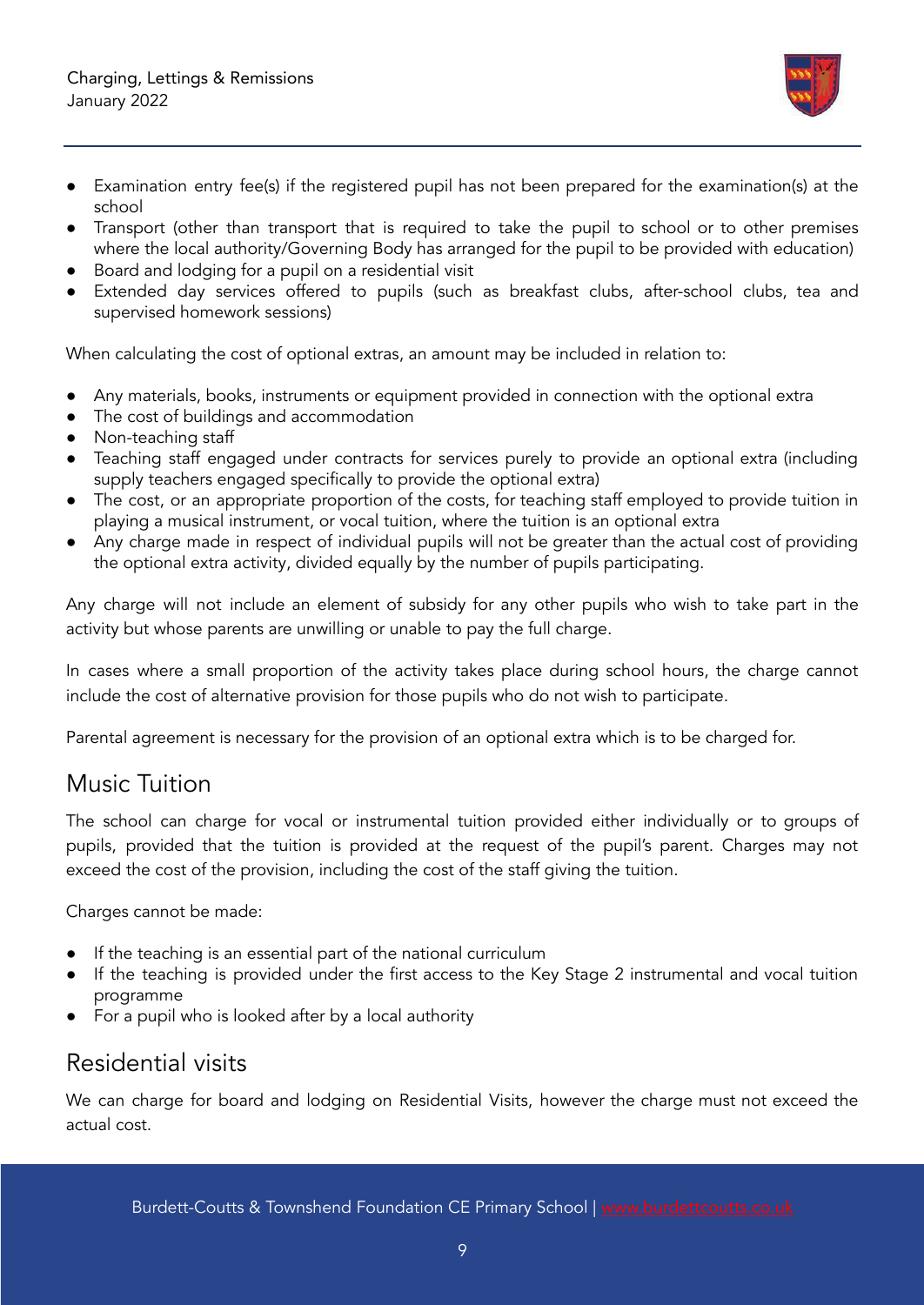

### <span id="page-9-0"></span>Breakage and Damages

Parents may be asked to pay for damage to school property or equipment where it occurs as the result of a pupil's behaviour.

# <span id="page-9-1"></span>Activities subject to charges at Burdett-Coutts:

The school will charge for the following activities:

## Breakfast Club:

Breakfast Club provision is run by the school. All menus are subject to evaluation annually by the schools external Meal Partner (Health Education Trust), re ensuring that the menu meets the Food Health and Nutrition Standards.

Breakfast Club runs daily, term time only from 07:45 - 08:45. Breakfast club is charged at £2.00 per day (for either 3 or 5 day packages). Refunds are not provided unless the school closes for any additional days outside of those listed in the school term dates. All staff are required to have completed their Food Hygiene Certificate, First Aid and Safeguarding qualifications. Parents need to give 2 weeks notice in writing if they wish to terminate their place.

## <span id="page-9-2"></span>After-School Sports & Activity clubs

The school offers additional after school activities club eg: football, athletics, dance etc. These are organised and run by members of staff and approved external providers. We make a small charge for these sessions.

Extended School Day: 15:30 - 16:30, term time only. All clubs\* charged £2 (from April 2022) per session for the weeks applicable in each term. All payments must be made at the time of signing up for an activity.

\*Baking is charged at £3.00 per session to cover material costs (ingredients)

Booster/Intervention or School Selected Activities: 15:30 - 16:30, term time only. Booster/Intervention or School Selected Activities that pupils are requested to join do not have a charge applied.

After School Club: 15:30 - 18:00 (includes ESD activities in the cost). Pupils can sign up for either 3 or 5 days of provision each week (3 day registrations are fixed days). Parents must pay in advance of the service provided.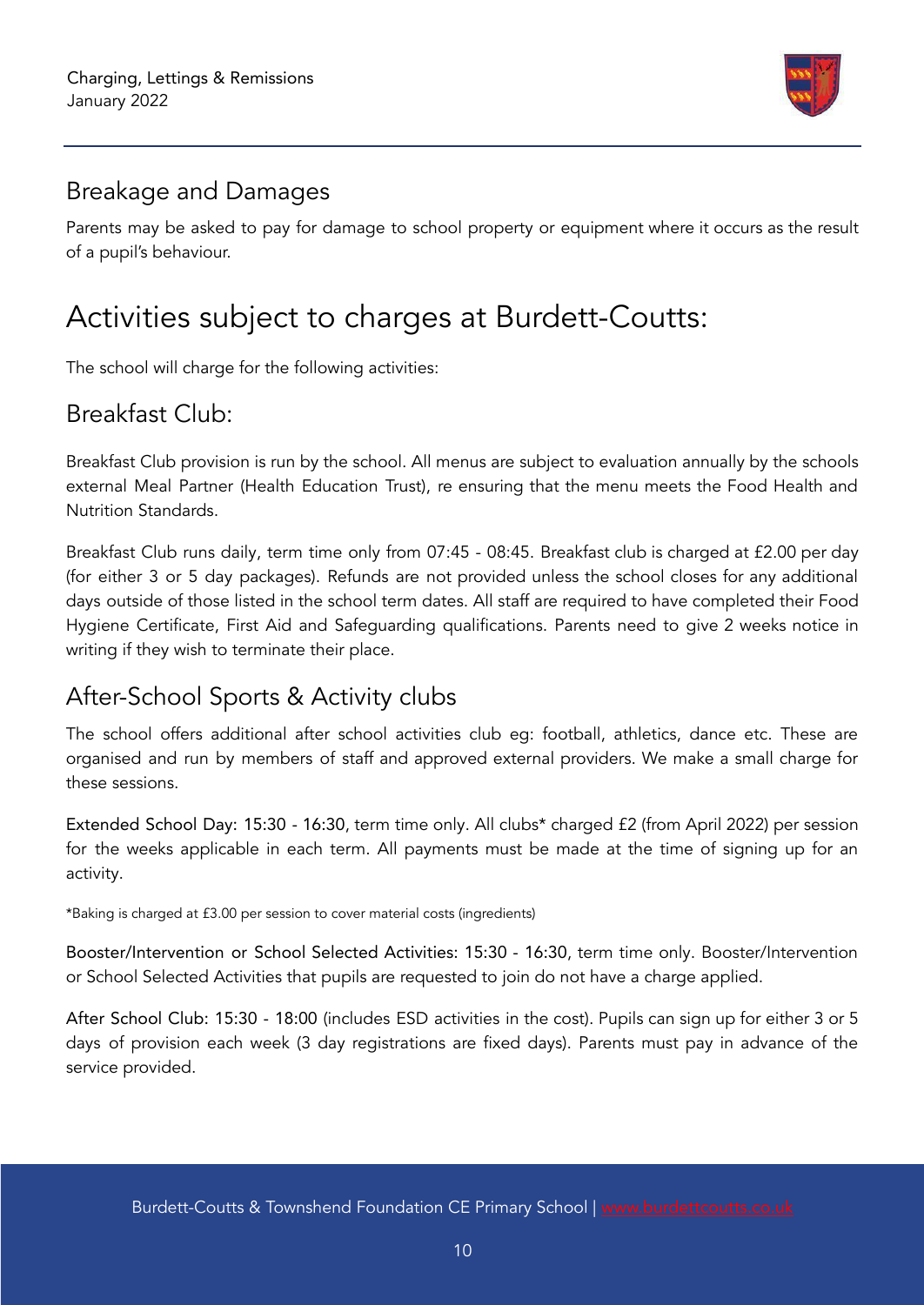

The charge is £15.00 per day (from April 2022):

- 3 days £45.00
- 5 days £75.00

Ad-Hoc: 15:30 - 18:00. In an emergency, ad-hoc child care can be provided at a day rate of £20.00 (from April 2022).

Late Fees: A late fee of £5.00 is applied for every 5 minutes pupils are late to be collected from respective end of day times.

## <span id="page-10-0"></span>Music Tuition

All children study music as part of the normal school curriculum. We do not charge for this.

When additional music tuition is provided (outside of the normal music curriculum, and is not part of the National Curriculum), a charge for individual or group music tuition will apply. The peripatetic music teachers will teach on an individual or small group basis and these lessons may be provided by the Westminster Music hub, or another affiliated music provider. All peripatetic music teachers will be DBS checked and be aware of the schools safeguarding policy and procedures.

## <span id="page-10-1"></span>Holiday Activity Club:

When this service is able to be provided by either the school, private organisation or a combination of both, a charge will apply to cover the costs of providing the service. These are subject to change depending on the length and variety of activities provided. All costings would be appropriately advertised at the time of booking.

# <span id="page-10-2"></span>School Commodities subject to charges at Burdett-Coutts:

## <span id="page-10-3"></span>School Meals

The cost of a school meal is currently £2.00 per day for children who are not eligible for Free School Meals or Universal Infant Free School Meals. Children holding a current entitlement to free school meals will receive their meals free of charge. This includes packed lunches provided by the school to be eaten on school outings.

# School Uniform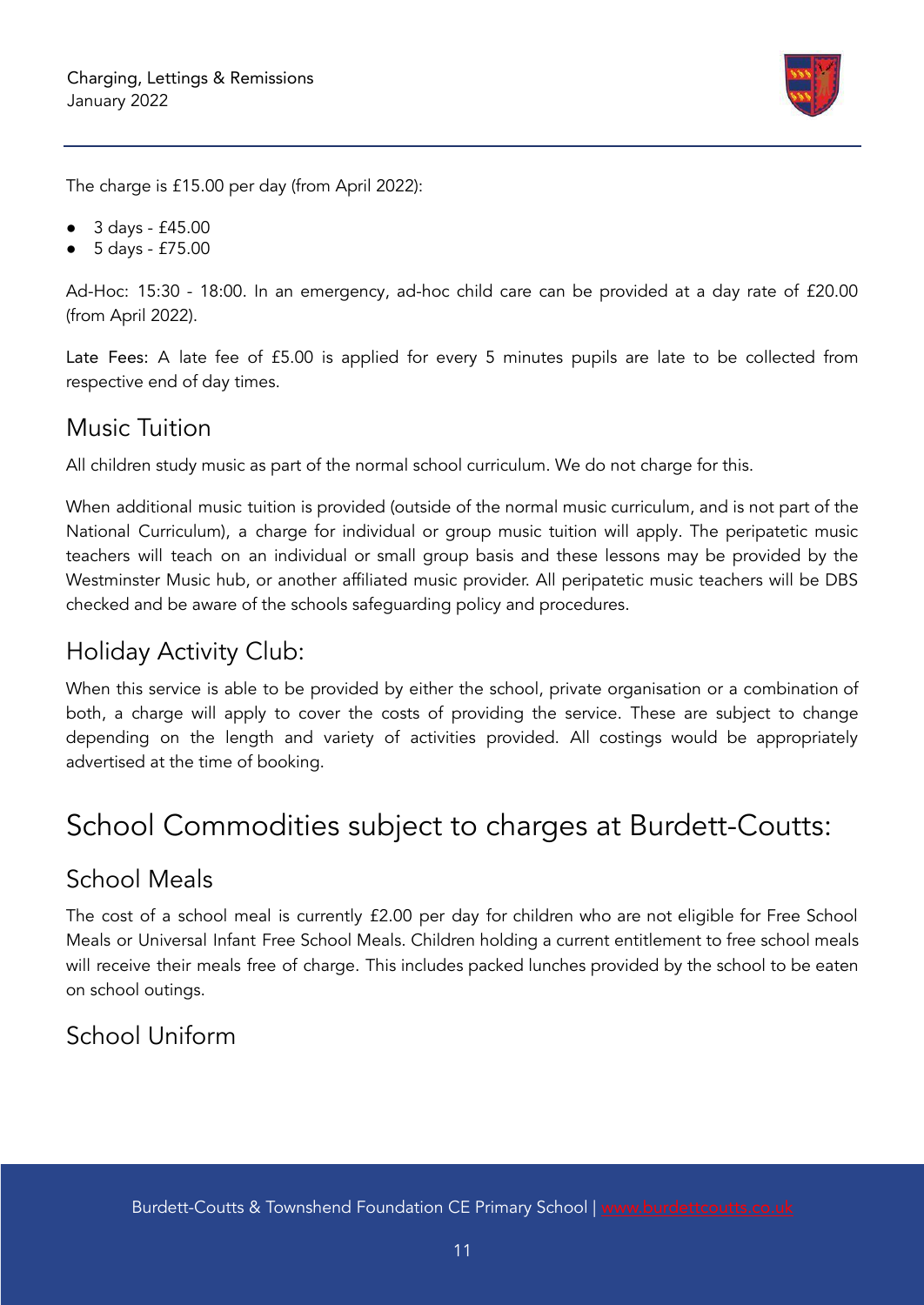

Parents are expected to provide school uniform including a separate PE kit and swimming costume (when applicable). School uniforms may be purchased directly from a website by parents, where you can have the option of delivery to school (term time only) or to the home address. A small amount of uniform will also be held in the school. The school endeavours to use a variety of suppliers that are cost effective and of a good quality. Suppliers are regularly reviewed. Where the school sells uniforms, the school does so on a not-for-profit basis.

## <span id="page-11-0"></span>Charges for Materials

No pupil or parent is required to pay for, or supply, any materials, books, instruments, or other equipment in connection with the school activity unless it is an optional extra. We may ask for voluntary contributions towards cooking materials, but this will be communicated specifically to parents.

# <span id="page-11-1"></span>Voluntary Contributions

As an exception to the requirements set out in this policy, the school may ask for voluntary contributions from parents to fund activities during school hours which would not otherwise be possible.

Some activities for which the school may ask parents for voluntary contributions include:

- visits to museums
- sporting activities and residential visits which incur transport expenses
- outdoor adventure activities
- visits to the theatre
- school trips abroad
- musical events
- charges for cooking materials

There is no obligation for parents to make any contribution, and no child will be excluded from an activity if their parents are unable to pay.

If the school is unable to raise enough funds for an activity or visit, then it may have to be cancelled. If a trip goes ahead, it may include children whose parents have not paid any contribution, however these children are not treated any differently to the others.

Sometimes the school has to bear the additional cost to support the visit. Parents have a right to know how each trip is funded and the school will provide this information on request.

#### <span id="page-11-2"></span>Swimming

The school organises swimming lessons for children in KS2 annually. These take place during the school day and are part of the National Curriculum, therefore parents cannot withdraw children from lessons without medical certification. No charge is made for this activity. Parents will be informed when these lessons are to take place and written permission is required from parents for their children to take part.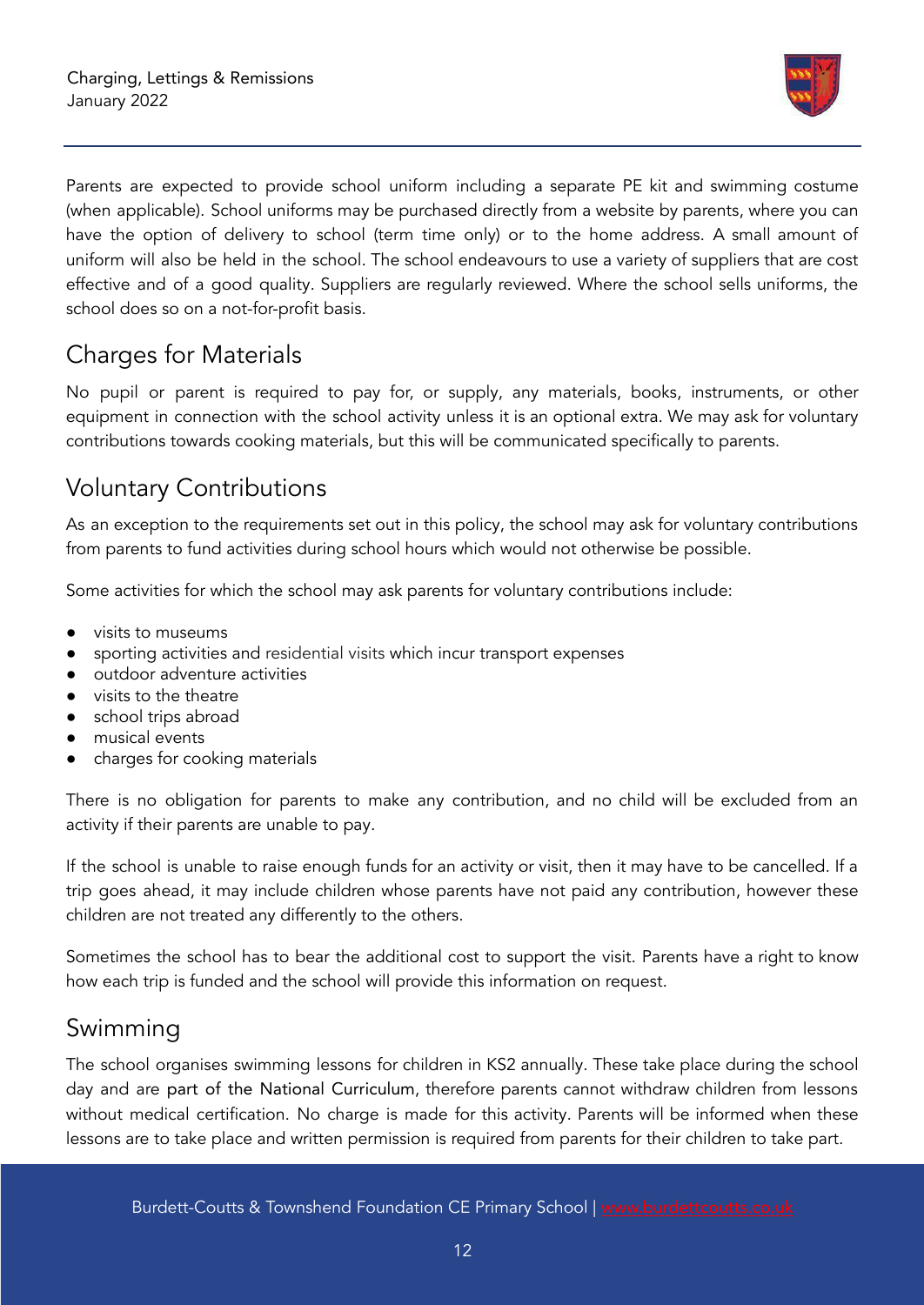

# <span id="page-12-0"></span>Remissions

In some circumstances the school may not charge for items or activities set out above in this policy. This will be at the discretion of the Governing Body and will depend on the activity in question.

## <span id="page-12-1"></span>Remissions for Residential Visits

Parents who can prove they are in receipt of the following benefits will be exempt from paying the cost of board and lodging for residential visits:

- Income Support
- Income Based Jobseekers Allowance
- Income related Employment and SupporAllowance.
- Support under part VI of the Immigration and Asylum Act 1999
- Child Tax Credit, provided that Working Tax Credit is not also received and the family's income (as assessed by Her Majesty's Revenue and Customs) does not exceed £16,190
- Working Tax Credit run-on paid for 4 weeks once you stop qualifying for Working Tax Credit.
- Universal Credit if you apply on or after the 1st April 2018, your household income must be less than £7400 per year (after tax and not including any benefits you get).
- <span id="page-12-2"></span>The guarantee element of State Pension Credit.

# Lettings

Any person/group wishing to hire the school hall must complete the forms available on the school website or from the school office and comply with the conditions outlined in this policy; including a commitment to support the school's statement of British Values which seeks to promote:

- democracy
- the rule of law
- individual liberty
- mutual respect
- tolerance of those of different faiths and belief

The current rate of hire for the school hall is £50 per hour, with caretaking/security charges (at cost) payable in addition. Higher rates are applicable on Sundays and Bank Holidays (see Hire Periods & Charges)

Hiring rates legislation requires that any costs of hiring premises which are charged to the school's delegated budget must be repaid to that budget from income received eg: costs of electricity, heating and payments to members of staff, before allocating income to anything else.

The surplus will be available for use by the Headteacher in consultation with the Governors.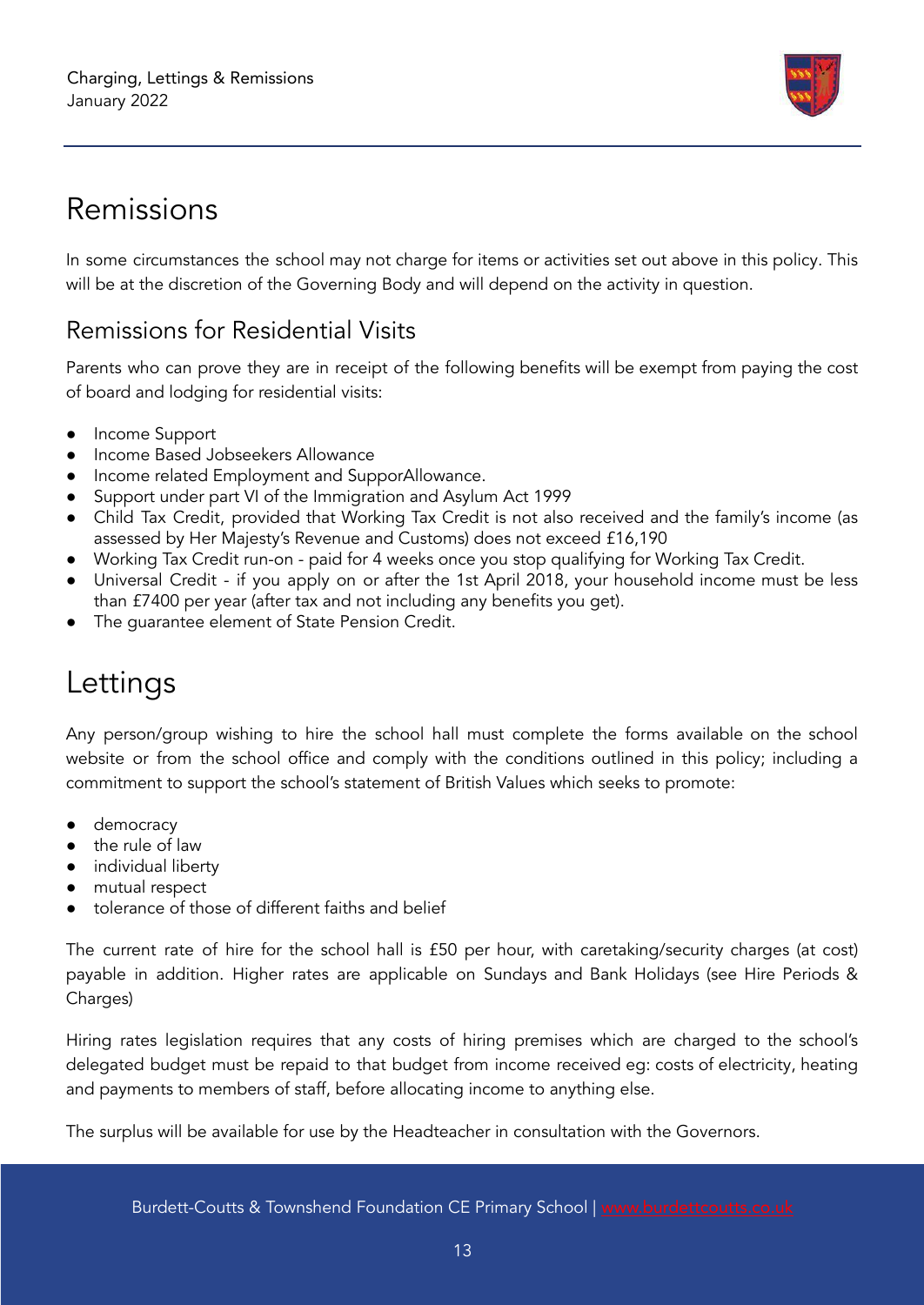

### <span id="page-13-0"></span>Procedure

Potential Hirers will be given the following documents:

- Hire of Premises Letter (Appendix 1)
- Conditions of Hire (Appendix 2) and
- Application for Hire of Premises (Appendix 3)

In addition to the hire charge, a security deposit of £250 in cash will be required to cover any damage, extra cleaning or additional expense that may be incurred by the school in relation to the let. This is refundable, if not required, and is at the discretion of the Head Teacher.

Whenever practical, payment will be made 21 days in advance. Bookings will not be confirmed until payment has been received. On receipt of payment, Hirers will be given a receipt and Contract of Hire Letter (Appendix 4).

The school's Finance and Administration Manager will account all monies in connection with school lettings. They will co-ordinate all correspondence and maintain all records required for lettings.

A diary of all lettings, including polling days, shall be kept on the school online calendar.

## <span id="page-13-1"></span>Hire Periods and Charges

There are four distinct periods when the school premises are available for hire and the charges for each are as follows:

| Monday – Friday           | $18:00 - 23:00$ | £50 per hour |
|---------------------------|-----------------|--------------|
| Saturdays                 | $09:00 - 23:00$ | £50 per hour |
| Sundays and Bank Holidays | $09:00 - 23:00$ | £60 per hour |

After 18:00pm and on weekends, the Head Teacher will have the authority to enter into agreements to let school premises (hall, kitchen and main playground) between 09:00 – 23:00, Monday to Friday and between 09:00 – 23:00 on Saturdays, Sundays and Bank Holidays.

Any agreement to let must take into account the nature of the activity proposed.

The Head Teacher retains absolute discretion as to whether or not any other school equipment (such as stage lighting or the piano) shall be included in the let, and if so, on what terms. Any let which includes the hire of such equipment may also be subject to an additional or greater deposit.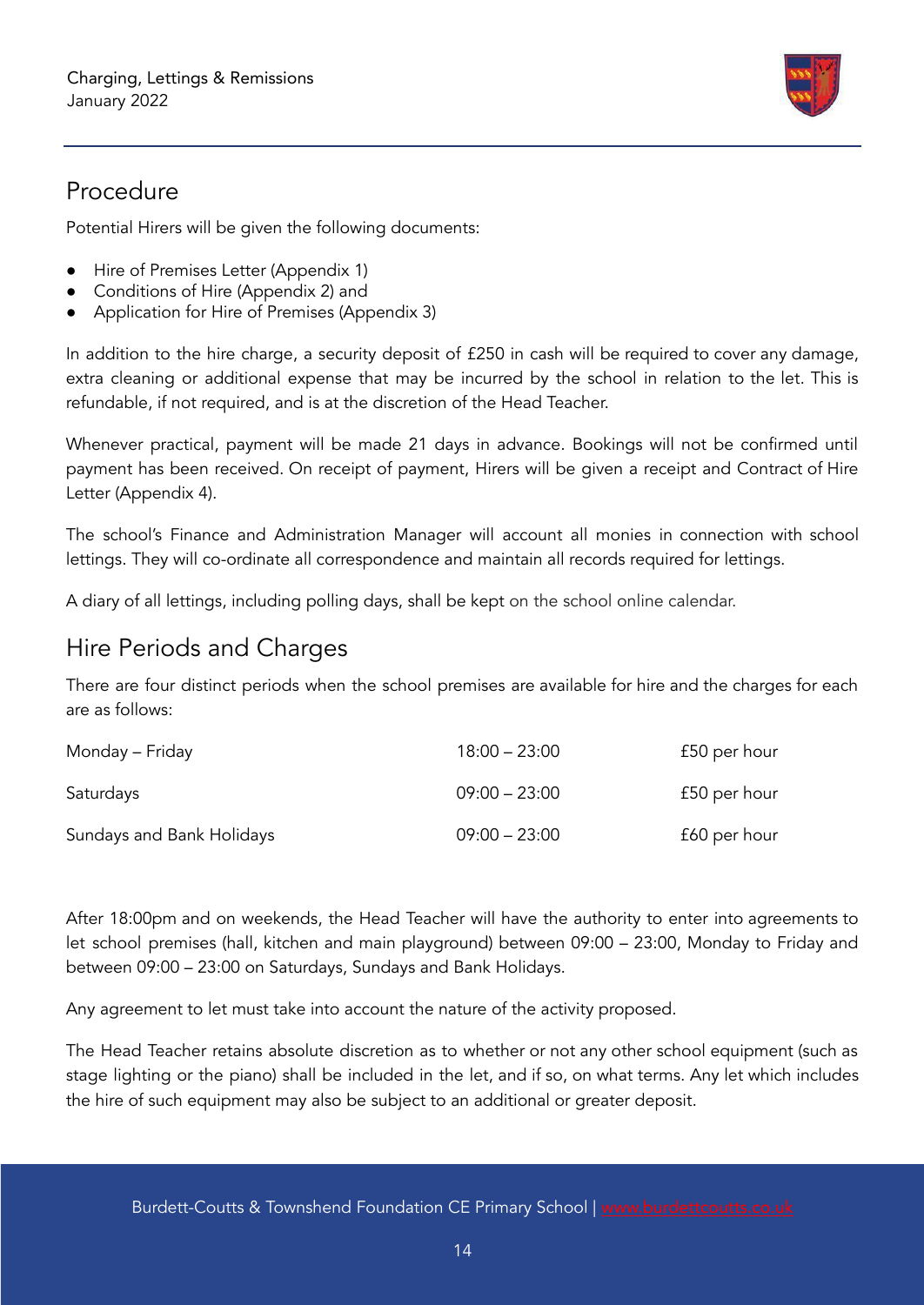

The Head Teacher or the Finance & Administration Manager shall advise the proposed Hirer of the cost of the let and the additional costs that will be payable if the premises are damaged or not restored in the condition in which they were originally let.

Such damage or additional cost will be deducted from the deposit in the first instance, with any additional sum being notified to the Hirer and payable within 7 days of such notification.

#### <span id="page-14-0"></span>Insurance

The Hirer shall be responsible for all matters relating to Health and Safety and shall be responsible for those in attendance during the specified time (of Hire). The Hirer must take out its own public liability insurance with a reputable insurer, approved by the school, and shall provide a copy of the relevant insurance certificate no less than 10 days before the hire period.

#### <span id="page-14-1"></span>**Licences**

A copy of any license permissions eg: alcohol licence, must be given to the school's Finance and Administration Manager, which will be kept with the application of hire.

#### <span id="page-14-2"></span>Unsuitable Lets

The Governing Body will retain absolute discretion to determine what constitutes an unsuitable let. In all instances, the decision as to suitability will rest with the Governing Body.

The Head Teacher is authorised to make day-to-day decisions on behalf of the Governing Body and may seek advice from the Chair of Governors and/or the Vice-Chairs about any aspects of implementing this policy.

#### <span id="page-14-3"></span>Cases of Disorder

If a member of the hire party is deemed to be under the influence of drugs or exhibiting drunken behaviour or is verbally or physically aggressive, they will be asked to leave the premises by the Site Manager. If they refuse, the police will be involved.

#### <span id="page-14-4"></span>Site Manager

The Site Manager should be informed of all lettings, irrespective of whether they will be on duty for the letting.

If the Site Manager is not on duty, the person responsible for supervising the letting must know the procedures to be followed in the event of an emergency, eg: the whereabouts of first aid supplies, emergency telephone, fire extinguishers and emergency exits. They must also know the procedure for reporting any damage to property or premises and ensure that a report is submitted.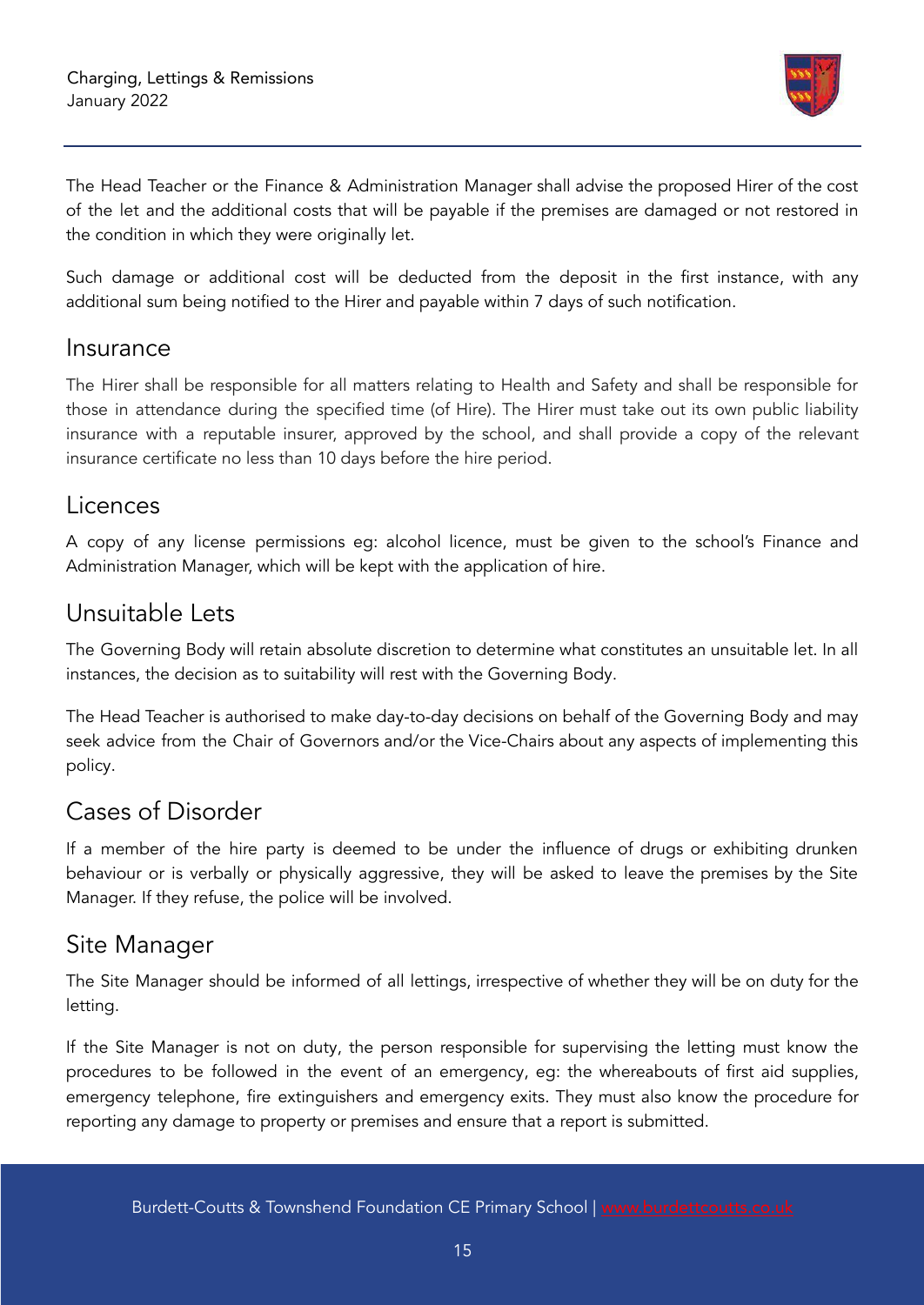

## <span id="page-15-0"></span>School Events:

Where the Head Teacher or Deputy Head Teacher attends Governor meetings or other social events, they may, if they wish to, dispense with the Site Manager's presence, thereby avoiding such costs.

## <span id="page-15-1"></span>Security and Keys

The Head Teacher and Chair of the Governing Body should agree on who may hold the keys to the premises.

The Local Authority (via GIAS) and Security Services should hold the names, addresses and telephone numbers of the key holders. It is important that the correct procedures are followed or any claim on insurance could be jeopardised.

Anyone (Governors, Head Teacher or Staff) going on the premises outside school hours should notify the Site Manager.

# <span id="page-15-2"></span>Use of Premises for Parliamentary, Local and European Elections

The Returning Office may use any part or all of a voluntary controlled school for the purpose of the election. The candidates in such elections are entitled to use 'free of charge', at reasonable times, a suitable room in the school for public meetings.

'Free of charge' means that the school cannot make a 'hiring' charge for this use of the premises. However, any expenses incurred in preparing, heating, lighting, cleaning the rooms or caretaking costs, are met either by the Returning Officer or the candidate, as appropriate.

## <span id="page-15-3"></span>Emergency Procedures

The Site Manager will draw up an emergency plan for each letting and ensure that the organiser is aware of the fire exits and muster points before the event takes place. The organiser must also indicate on the hire form that they have read the Health & Safety and Emergency Action Plan procedures.

## <span id="page-15-4"></span>Site Capacities

Governors should remember that they have a legal responsibility to comply with the maximum figure allowed under health and safety requirements for their premises.

The Hirer must provide the Finance and Administration Manager, with an estimate of the number of people expected. If more than 200 people are on site an additional second member of staff must be present.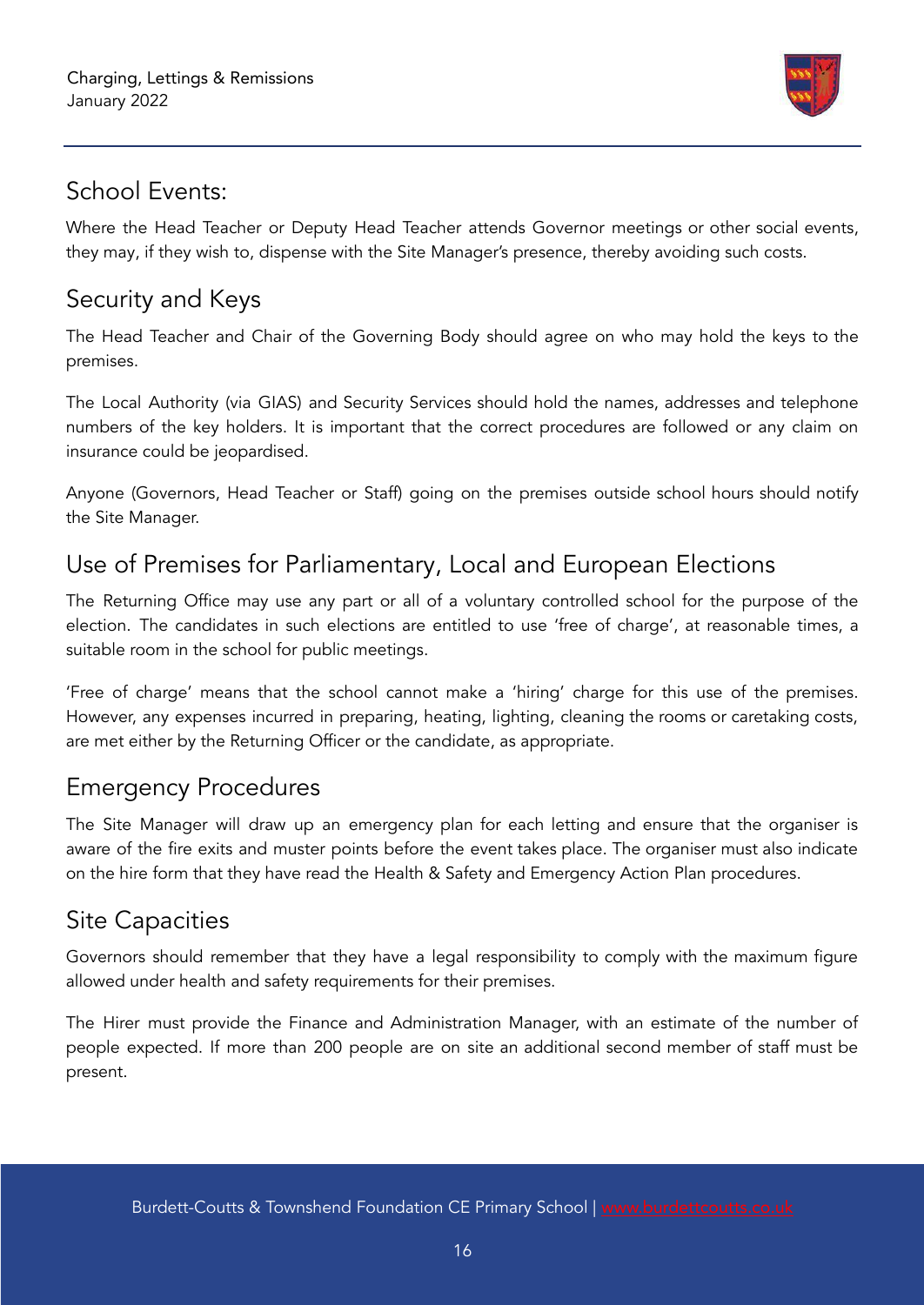

# <span id="page-16-0"></span>Monitoring arrangements

The Finance and Administration Manager, will monitor all charges, lettings and remissions to ensure compliance with this policy.

This policy will be reviewed annually by the Head Teacher and approved by the Governing Body.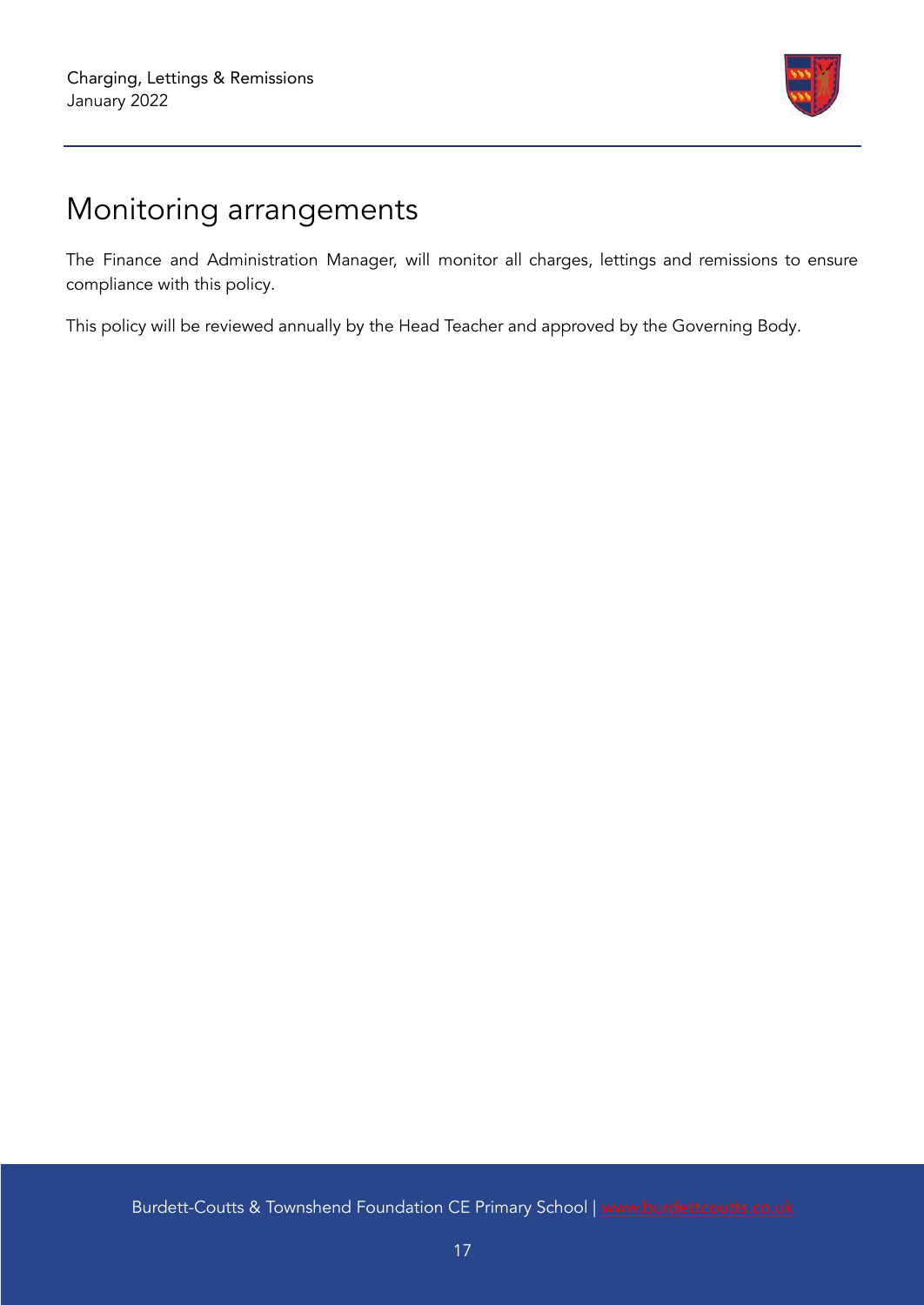

# <span id="page-17-0"></span>Appendix 1: Sample Hire of Premises Letter

Dear

Thank you for your enquiry about hiring premises at the school. Enclosed are:

- an application form to complete and return to the above address;
- the Emergency Action Plan and Health & Safety Policy; and
- the Conditions of Hire.

Please read these carefully as they set out the user's and Hirer's responsibilities.

HIRE COSTS (main hall or playground):

| Monday – Friday           | 18:00 - 23:00   | £50 per hour |
|---------------------------|-----------------|--------------|
| Saturdays                 | $09:00 - 23:00$ | £50 per hour |
| Sundays and Bank Holidays | $09:00 - 23:00$ | £60 per hour |

If you wish to use any of the school equipment as part of the let, then please advise us as to the proposed use as well as the identity and qualification of the person who will take responsibility for the equipment. We will consider whether the equipment can be included in the let and will advise of the additional cost, if any, this would incur.

A copy of your own liability insurance must be provided. Please also note the following:

- There is a cash security deposit of £250 payable.
- You are responsible for restoring the building to the standard in which you found it.
- A 'let' cannot go ahead until the completed form has been received and a Letter of Offer issued
- All hire fees are to be given to the school office, ideally 21 days IN ADVANCE
- All payments must be made by either cash or BACS transfer. Details of which will be provided upon approval of hire.

Please contact the school via email or on the above telephone number if you have queries.

Yours sincerely,

Karen Baker Finance and Administration Manager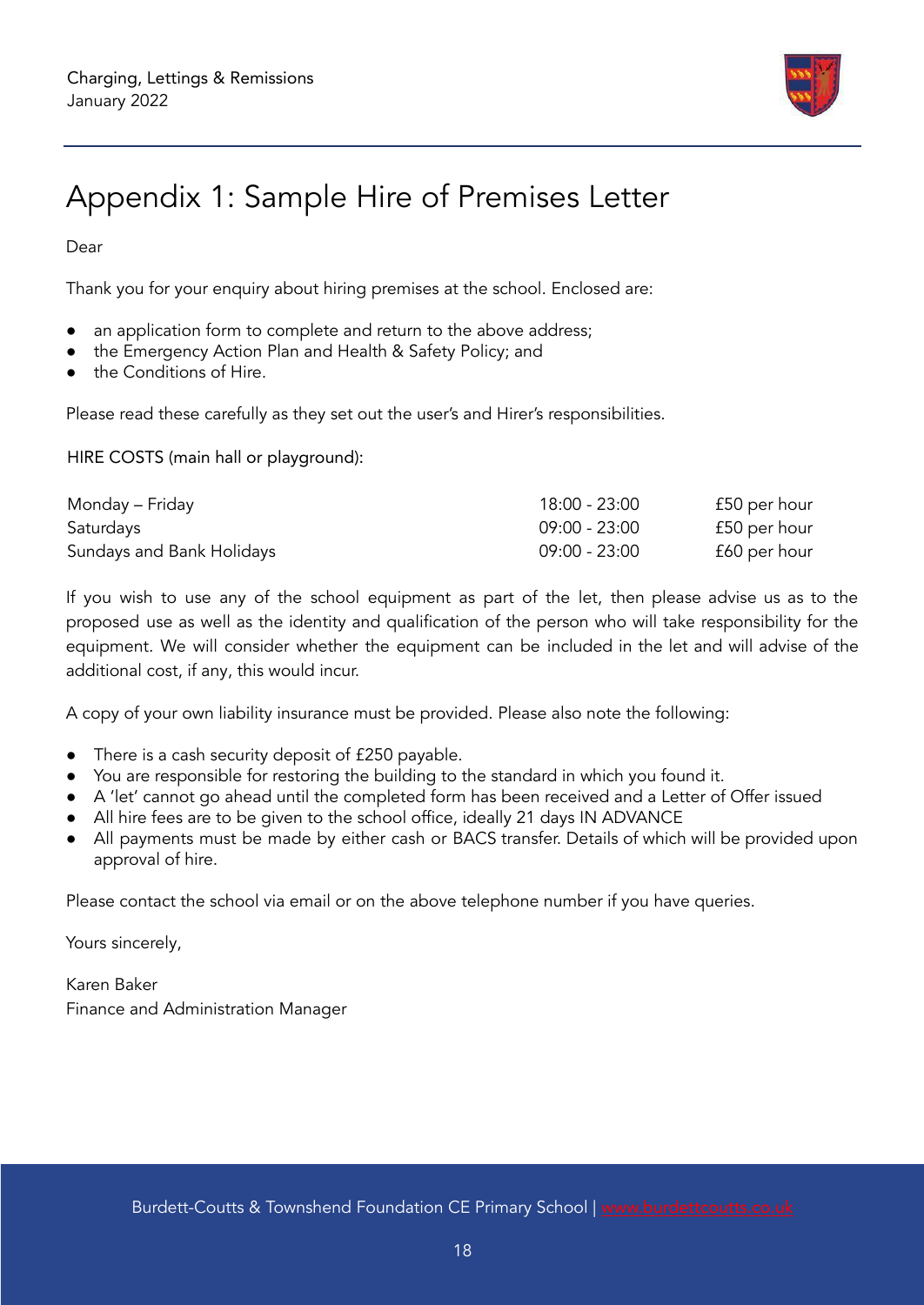

# <span id="page-18-0"></span>Appendix 2: Conditions of Hire

#### Conditions of Hire

The Hirer shall not sub-licence any of the premises under the licence (contract of agreement for Hire).

#### Emergency contact numbers

The Hirer must provide the site with two emergency contact numbers.

#### Insurance

The Hirer shall be responsible for all matters relating to Health and Safety and shall be responsible for those in attendance during the specified time (of Hire). The Hirer must take out its own public liability insurance with a reputable insurer, approved by the school, and shall provide a copy of the relevant insurance certificate no less than 10 days before the hire period.

#### Health and Safety

The Hirer is responsible for ensuring that all people using the school premises during the hire period are aware of exits and that the Hirer's staff know the location of firefighting equipment. No exits or corridors may be blocked, or fire-fighting equipment removed.

#### Alcohol

Alcohol may not be consumed on the school premises without permission of the Governors.

#### Licences and Copyright

The Hirer is responsible for obtaining all necessary licences and copyright consents. The Governors are entitled to require proof of a licence and copyright consent 48 hours before the hiring period commences.

Licences are required by the local authority and are usually required for:

- Any function at which alcohol is sold;
- An entertainment advertised to the general public, whether on payment or otherwise.

#### Licences are not required for:

- Bazaars, jumble sales, car-boot sales, bingo, whist-drives etc where the proceeds are for the school;
- Wedding receptions, private parties.

Copyright consent may be obtained from the Performing Rights Society: 0207 580 5544 or [www.prsformusic.com](http://www.prsformusic.com)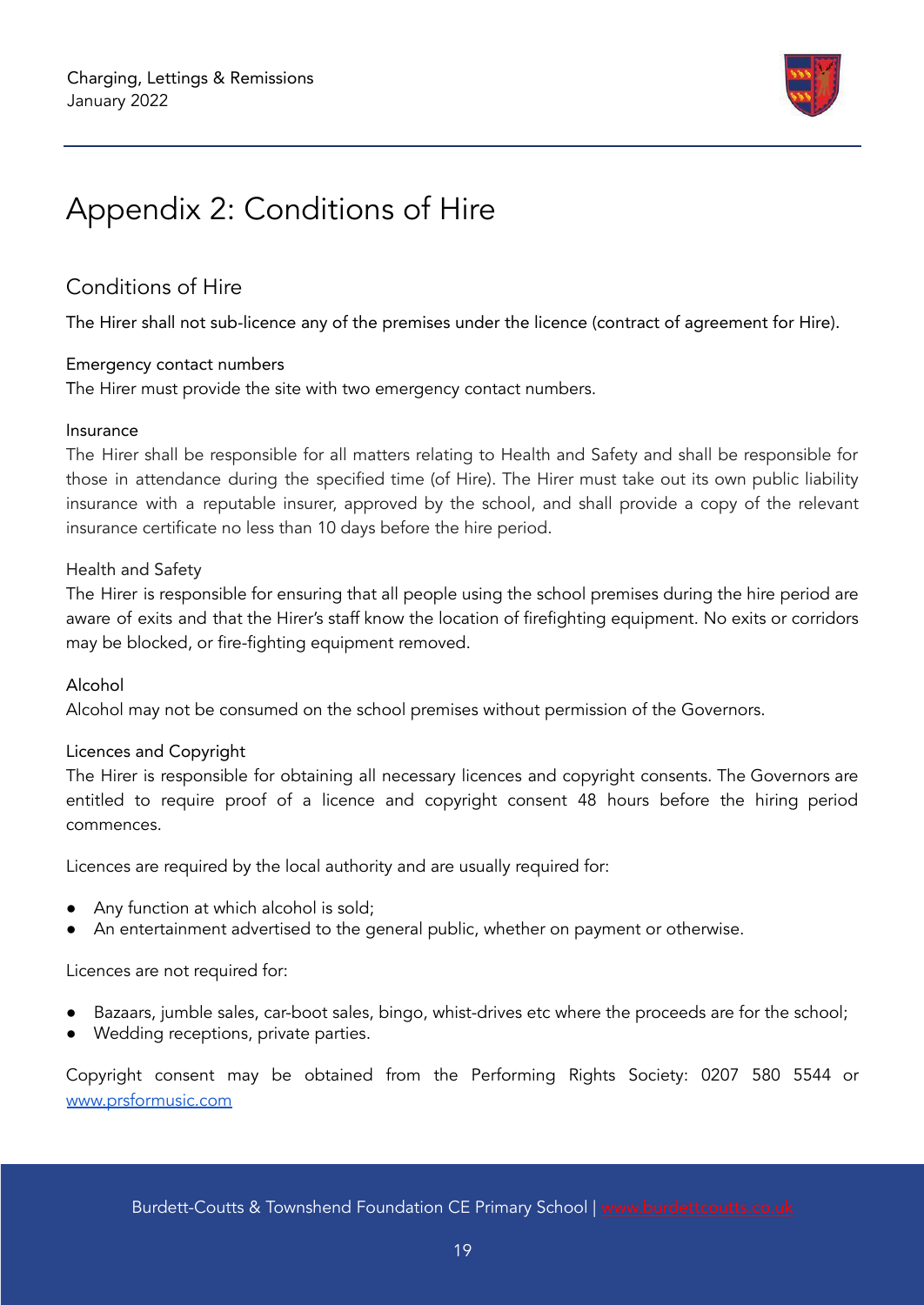

#### Limited Car Parking

Parking requirements to be discussed with Site Manager prior to agreeing the booking.

#### Smoking

Smoking is not permitted anywhere on the school premises.

#### Payment

All fees, including insurance premium and cash deposit, are to be paid in advance.

#### Block bookings:

Payment to be made on invoice at the beginning of each term with full payment required by the half-term.

#### Fixtures and Fittings

No fixtures or fittings or other objects shall be driven into the fabric or furnishings or affixed to them without the prior written agreement of the Governors.

#### Use of Furniture and Equipment

The movement of school furniture and equipment from room to room is not permitted, unless previously agreed in writing with the Governors. The use of all equipment and apparatus is subject to the prior written agreement of the Governors.

#### Hirer's Apparatus and Equipment

The Hirer shall obtain the Governors' written agreement to the bringing onto the school premises of any apparatus or equipment. The Hirer shall ensure that such apparatus or equipment is removed within such time as the Governors may allow. Any property not so removed may be removed by the Governors at the Hirer's risk. The cost of such removal, together with any storage charges incurred by the Governors, shall be recoverable from the Hirer.

#### Liability

The Governors shall not be liable for any loss or damage caused to the Hirer or to any other person as a result of:

- any failure or defect or want of repair in any of the fixtures, fittings, furniture, equipment or appliances belonging to the school or LA at the school; or
- any failure or interruption in the supply of water, gas or electricity to the accommodation; or any defect or want or repair in the premises or in the means of access to the premises; or
- any theft or malicious or accidental damage to or loss of any property of any person taken or left at the premises.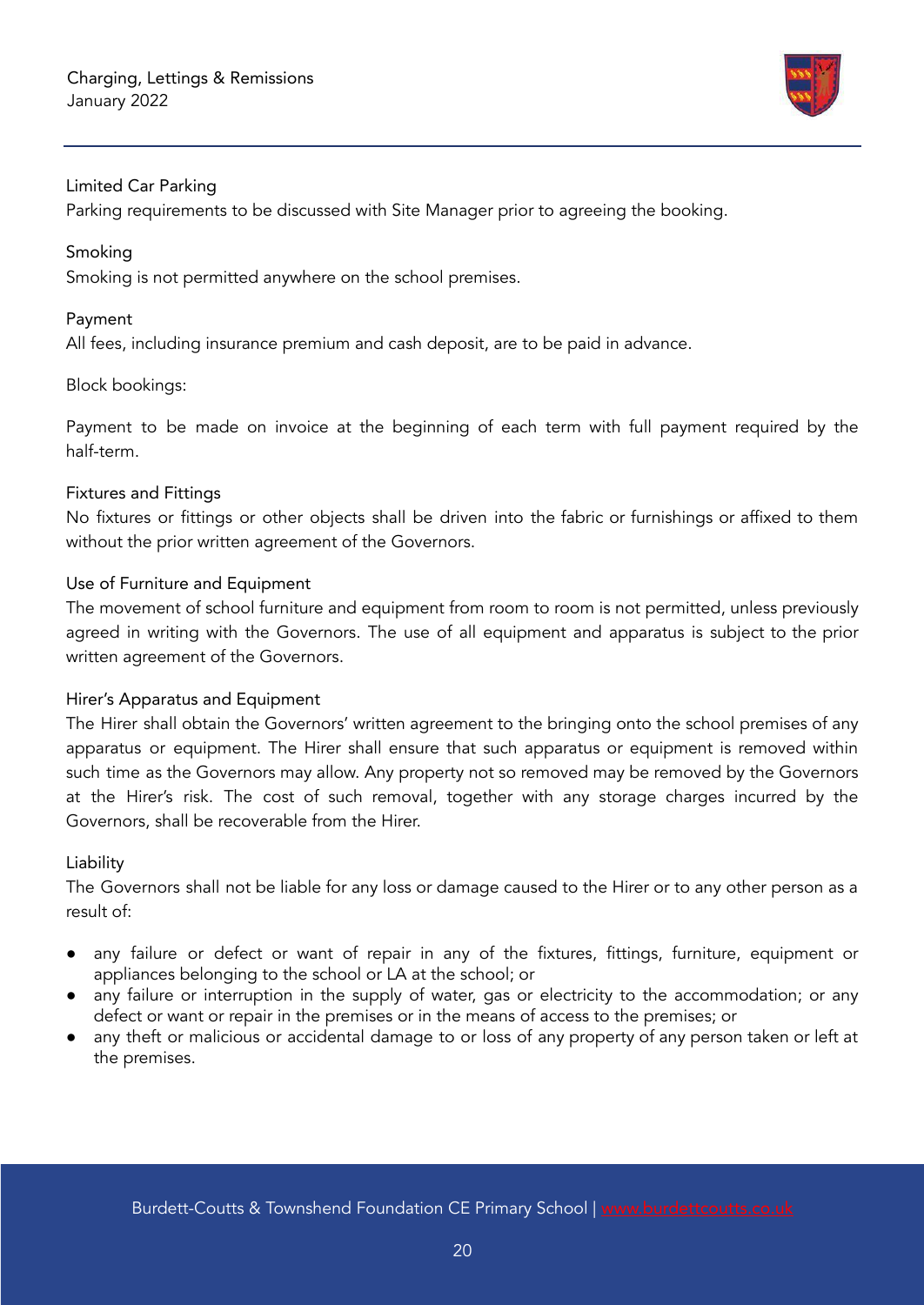

The Hirer shall indemnify and keep indemnified the school from and against;

- any damage to the premises or school equipment;
- any claim by any third party against the school; and
- all losses, claims, demands, fines, expenses, costs (including legal costs) and liabilities, arising directly or indirectly out of any breach by the hirer of the licence or any act or omission of the hirer or any person allowed by the hirer to enter the school premises.

Save that nothing in the license shall exclude or limit either party's liability for personal injury or death arising from the negligence of either party or any other liability that cannot be excluded by law, the school shall not be responsible for any losses of a direct or indirect nature, and its maximum liability to the hirer shall not exceed the total fees paid or to be paid to the school by the hirer under the licence.

#### Numbers

The Hirer must provide the Administrator with an estimate of the number of people expected.

#### Behaviour

The Hirer is responsible for ensuring good order is maintained throughout the period of hire. The Hirer shall not conduct, nor permit any other person to conduct, any illegal or immoral act on the premises.

#### Advertisements

No advertisements, emblems or slogans shall be displayed outside the school premises without the prior written permission of the Governors.

The Hirer shall remove from inside the premises any advertisement, emblem or slogan if, in the opinion of the Governors, it is unlawful, unseemly, likely to lead to a disturbance or expose the premises to undue risk of fire.

#### Right of Entry

The Governors, the Head Teacher, Leadership Team and others appointed by the Governors and/or Head Teacher, shall have right of entry to the premises at any time during the hiring.

#### Reporting Damage

Any damage to the premises or its contents by the Hirer must be reported on the day of hire to the Site Manager or authorised person from the school supervising the letting. This must be followed by a written report on the damage caused.

#### Condition of Premises

The Hirer is responsible for leaving the premises in the same condition as they were before the hire and for ensuring that everything is clean and tidy.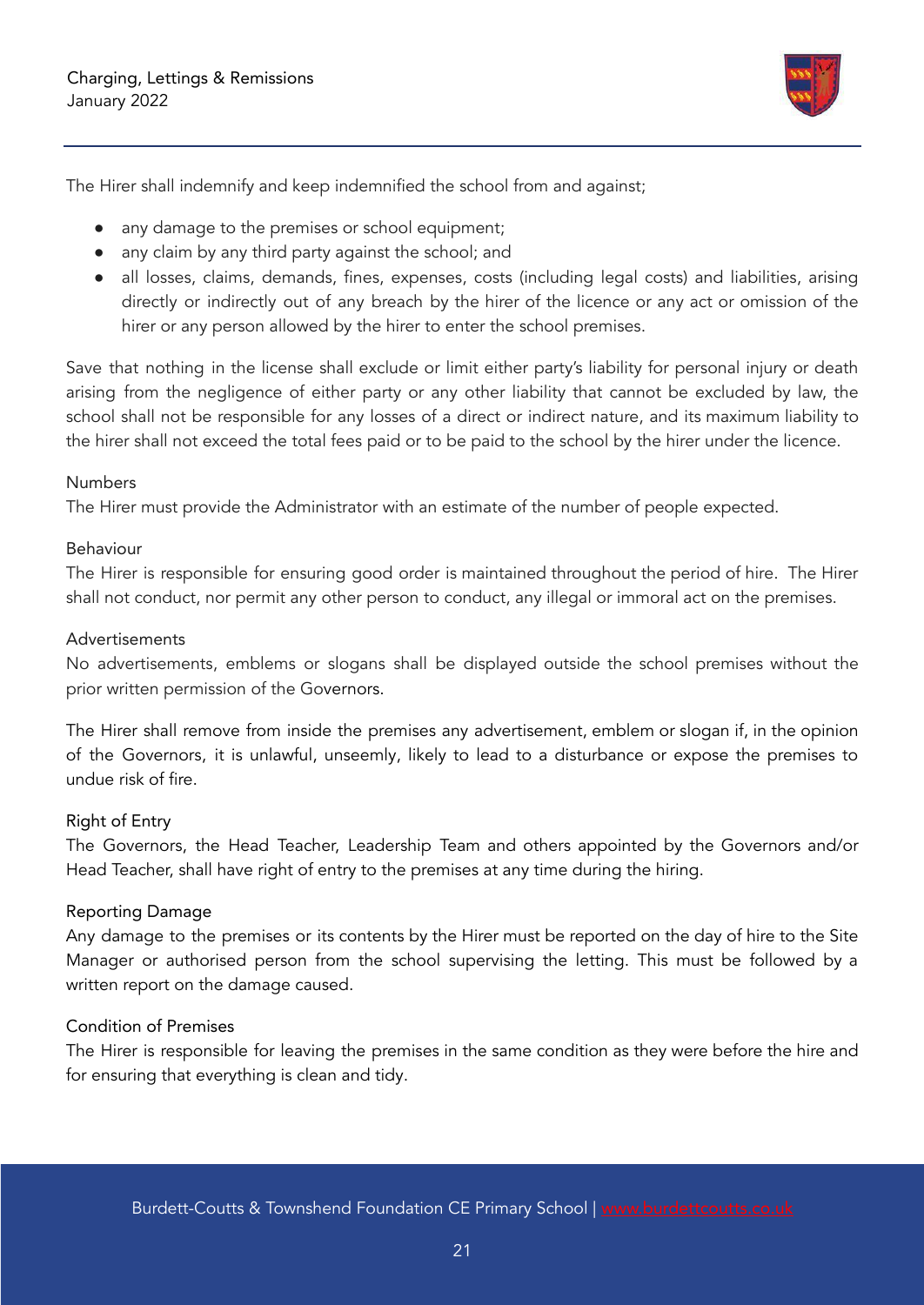

#### Cancellation

Occasional bookings: The Hirer to give at least 10 calendar days' notice of a cancellation.

Block bookings of a term or longer: At least two months' notice of cancellation to be given by the Hirer or Governors.

In the event of the hiring being cancelled with undue notice, the Governors shall be under no liability to refund any payment made for hiring or to compensate the Hirer or any other person for any loss or damage sustained in consequence of the cancellation.

Safeguarding Requirements for Children's After-school Activities Hirings

- There should be a minimum of two responsible adults present at a ratio of one adult to 10 children.
- The children should not be left unsupervised at any time.
- The children must all be collected at the end of the session. If any parents or carers are late in collecting their children, it is the responsibility of the leader of the session to contact them. If this is not possible, they must contact a member of the school staff.
- No child should be left in school unaccompanied.
- An arrangement for collection must be made.
- Only the areas requested in the application form are to be used during the let.

#### Failure to abide by Conditions

If, during the period of hiring, any authorised member of staff who may be present is of the opinion that any of these conditions have not been complied with; or that disorder, damage to property or an illegal act has taken place or is threatened; that person may summarily terminate the hiring by oral notice to the Hirer, or (in his/her absence) to any other person or persons apparently in control of the proceedings, whereupon the premises shall be vacated forthwith.

The police will be immediately notified if there has been a serious breach.

#### Additional Conditions

The Governors reserve the right to impose additional conditions to those described above as and when they consider it appropriate to do so.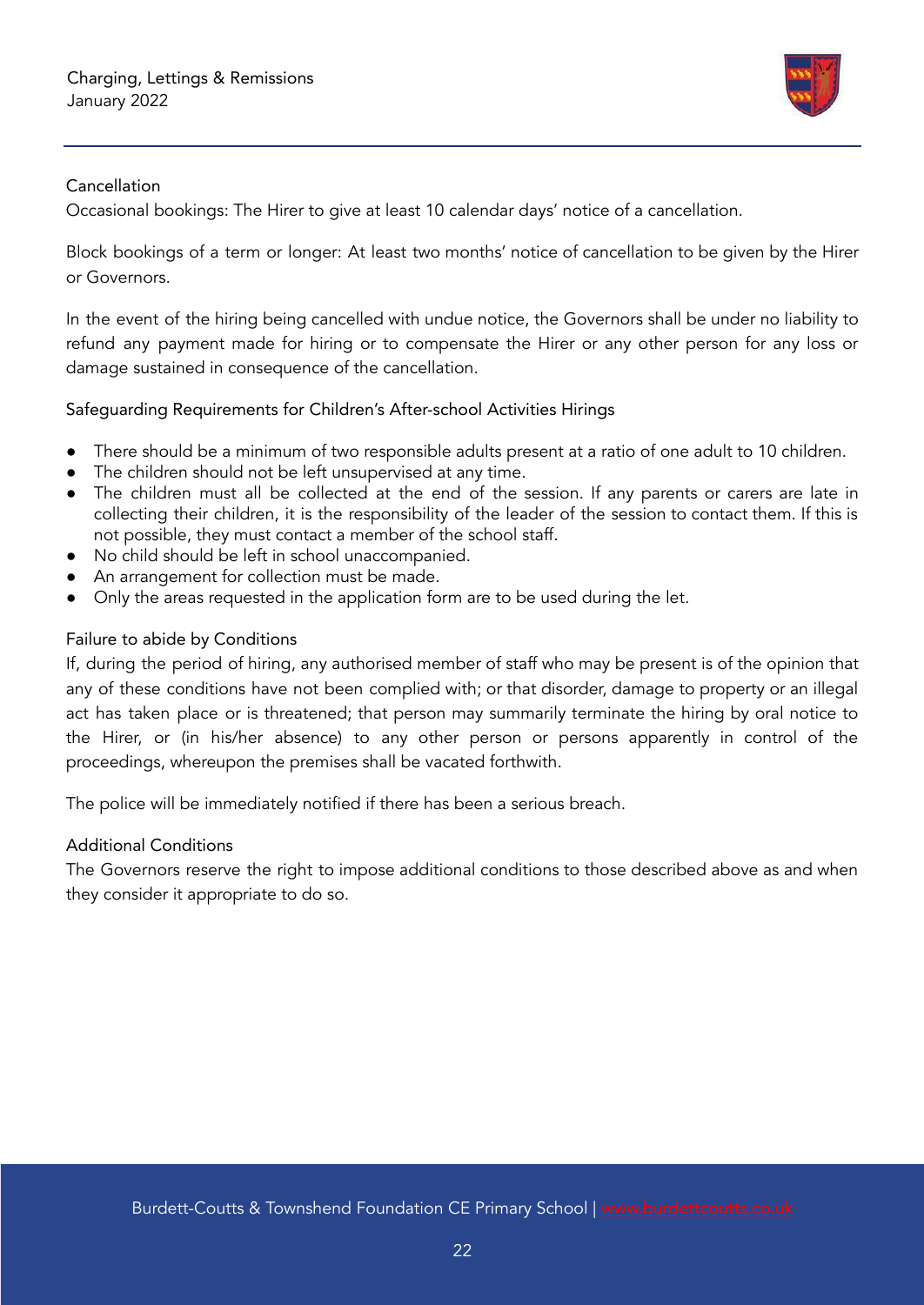

<span id="page-22-0"></span>

| Appendix 3: Sample Application for Hire of Premises                                          |                                                                                                 |  |
|----------------------------------------------------------------------------------------------|-------------------------------------------------------------------------------------------------|--|
| <b>APPLICATION FOR HIRE OF PREMISES</b>                                                      |                                                                                                 |  |
|                                                                                              |                                                                                                 |  |
|                                                                                              |                                                                                                 |  |
|                                                                                              |                                                                                                 |  |
|                                                                                              |                                                                                                 |  |
|                                                                                              |                                                                                                 |  |
| Venue: Ground Floor Hall/ First Floor Hall / Playground (please delete as appropriate)       |                                                                                                 |  |
|                                                                                              |                                                                                                 |  |
| Emergency telephone numbers:                                                                 |                                                                                                 |  |
|                                                                                              |                                                                                                 |  |
| Name:                                                                                        | Tel no.                                                                                         |  |
| responsibility for the health and safety of those using the premises during the hire period. | I have read and understand the Emergency Action Plan and Health & Safety Policy and accept full |  |
|                                                                                              |                                                                                                 |  |

Burdett-Coutts & Townshend Foundation CE Primary School | [www.burdettcoutts.co.uk](http://burdettcoutts.co.uk)